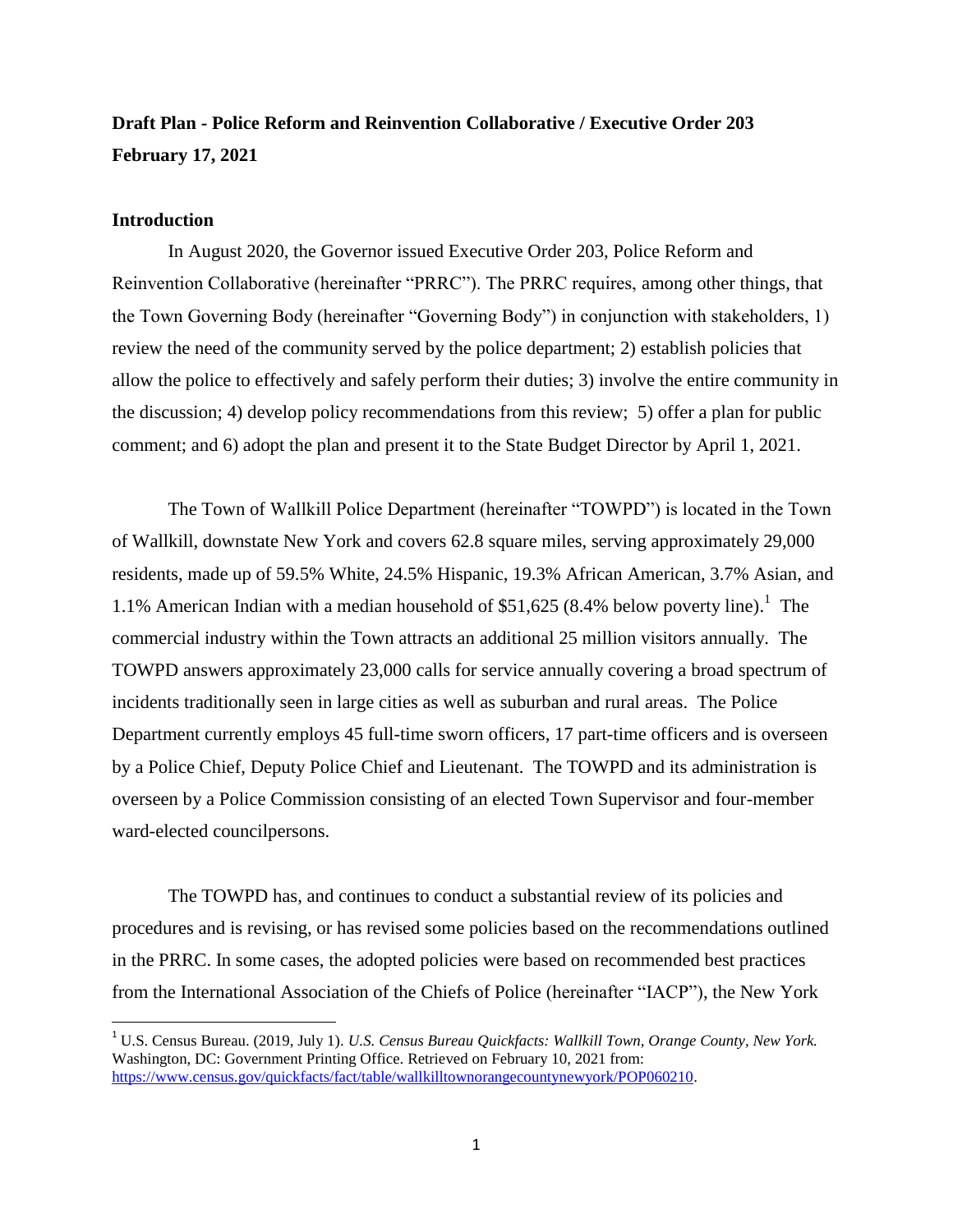State Municipal Police Training Council (hereinafter "MPTC"), and The Police Executive Research Forum (hereinafter "PERF").

Prior to Executive Order 203, the TOWPD has been dedicated to police reform, identifying issues within contemporary policing, addressing community concerns, analyzing police performance and conduct, and continual review of police department best practices and guidelines. For example, beginning in 2016, the Police Department adopted the six pillars, identified in The President's Task Force on  $21^{st}$  Century Policing.<sup>2</sup> Some of the reforms adopted, included, among others, the Police Data Initiative (hereinafter "PDI"), Implicit Bias Training, and Integrating, Communications, Assessment, Communications and Tactics (hereinafter "ICAT").

In 2006, the Police Chief identified a need to establish a citizen panel to work alongside the police department. Subsequently, the Town of Wallkill Police Community Council (hereinafter "PCC") was established. The independent PCC consists of representatives from our community and brings the voices of our residents to the Police Department. The PCC meets with the Police Chief regularly, and holds monthly public meetings, with virtual access, to report to, and collaborate with the general public regarding issues that are of a concern to the police and community. The PCC, in conjunction with the Police Department supports The Town of Wallkill Police Youth Coalition (hereinafter "Youth Coalition"). Our Youth Coalition has been recognized by the State and adopted as a model in several other towns and villages.

The TOWPD maintains a Best Practices Guidelines Committee (hereinafter "BPG") consisting of representatives of the various units within the police department and is overseen by the Chief of Police and a policy expert. The Committee is tasked with continual review of policies as well as the creation of new policies based on applicable laws and new empirical evidence leading towards better police practices.

 $\overline{\phantom{a}}$ 

<sup>2</sup> Office of Community Oriented Policing Services. (2015). *The President's Task Force on 21st Century Policing Implementation Guide: Moving from Recommendations to Action*. Washington, DC: Office of Community Oriented Policing Services.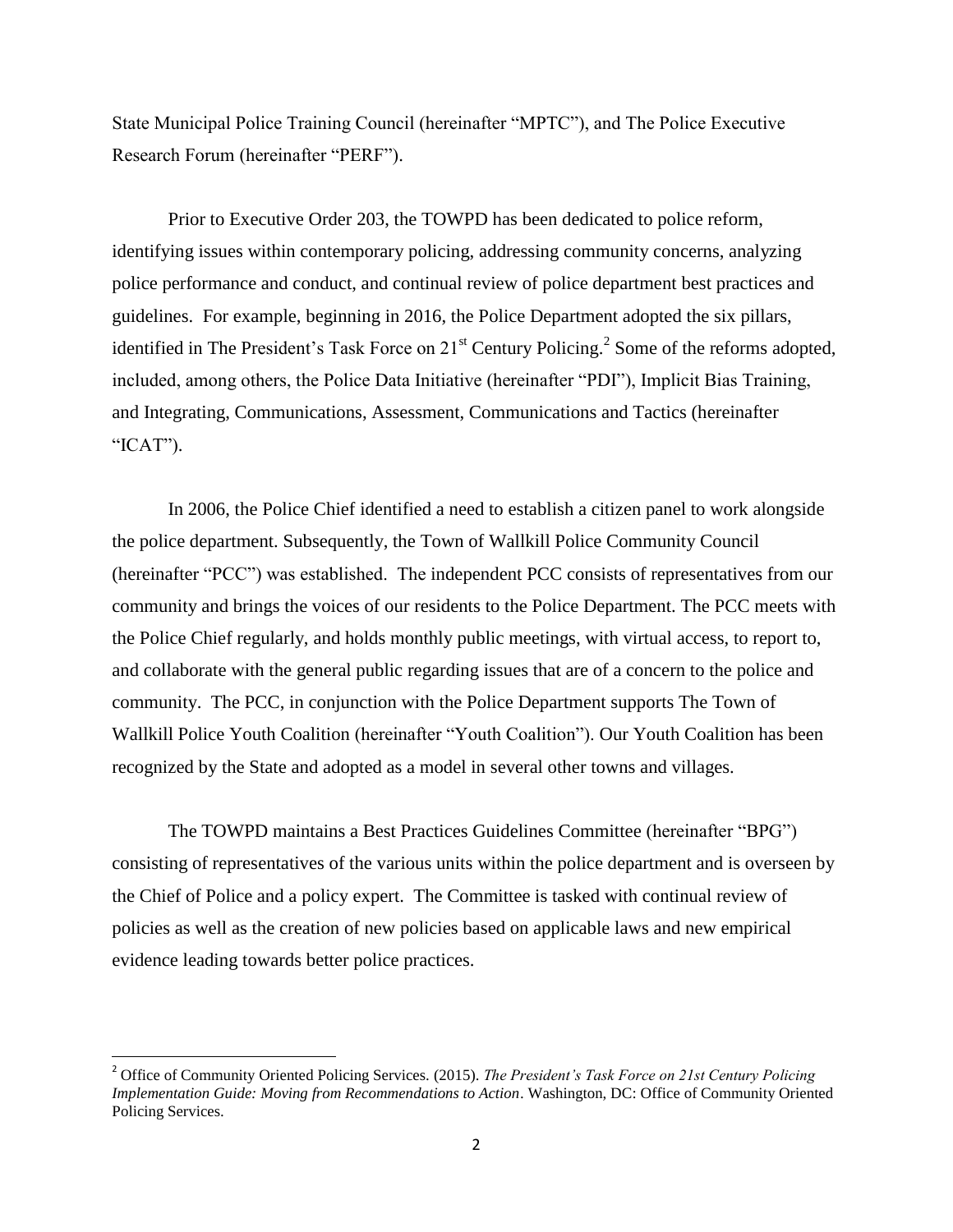### **Reform and Reinvention Plan**

Within the Executive Order, the Governor included several guidelines to promote public and stakeholder input, along with contemporary police issues that should be considered. These issues addressed national policing issues such as the excessive use of police force, community relations and highlighted the recent events such as the homicide of George Floyd and Breonna Taylor which brought national attention to policing and calls for police reform. The PRRC furthered Executive Order 203 to outline suggestions to accomplish this task by means of a suggested work plan. The Town of Wallkill Police Department adhered to these recommendations and guidelines by the following:

A Listening and Learning Phase was established during September and October 2020 during which we sought to hear from experts in the various components of the criminal justice system along with members of the general public. This was accomplished through several modalities. The first was the wide-spread advertising of the PRRC listening sessions through social media, local cable television, and an internet radio station. The listening sessions were also announced via an email campaign spearheaded by the PCC that included in excess of 100 recipients. Additionally, the listening sessions were advertised during monthly Town Board Meetings and on the Police Department's website. Lastly, the Department established a dedicated email address [\(PoliceReform@townofwallkill.com\)](mailto:PoliceReform@townofwallkill.com)<sup>3</sup> that was advertised by the aforementioned means. The email addressed provided a conduit for citizens to provide comments. Additionally, an initial group of stakeholders was established, including:

# The Town's Governing Body

 $\overline{\phantom{a}}$ 

Supervisor Frank Dendanto III Councilman Eric Valentin Councilman Mark Coyne Councilman Eric Johnson Councilman Neil Meyer

 $3$  The email was established in September, 2020 as a direct contact for the public to address police reform comments and inquiries. The email is monitored by the Policy Coordinator and Chief of Police of the TOWPD and emails are addressed within 24 hours of being received.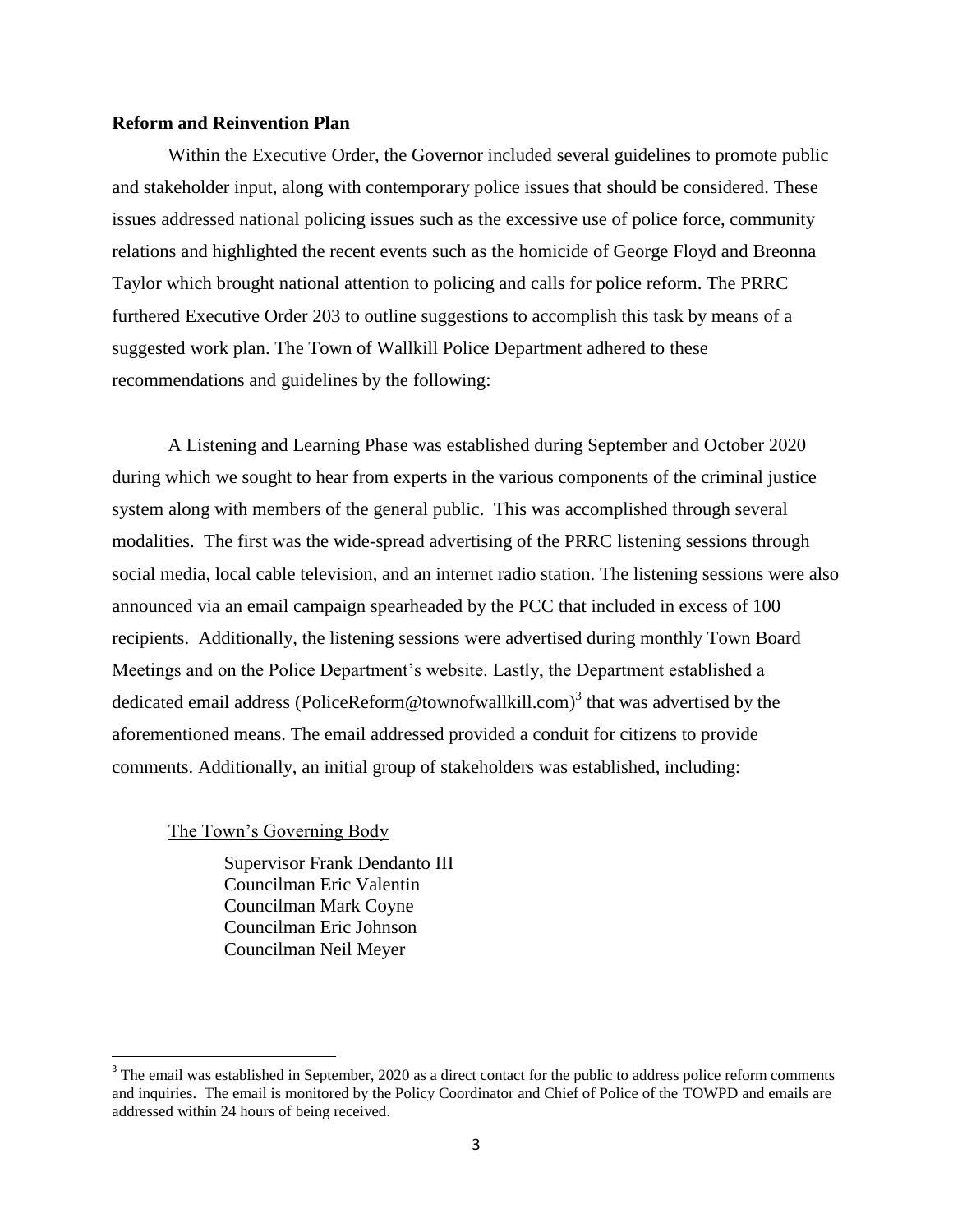### TOWPD

Chief Robert C. Hertman Lieutenant Robert McLymore Police Officer John Vespucci Administrative Assistant Lisa Costello

### Town of Wallkill Patrolman's Benevolent Association

Sergeant Daniel Ward

### Town of Wallkill Police Community Council

Brian Davis Sal Lucido Debra Brooks Edmonds Gina Crawford Robert Sol

## Orange County District Attorney's Office

Darlene DeJesus, Esq.

# Legal Services of the Hudson Valley

Michael Davis, Esq.

# Orange County Human Rights Commission

Executive Director Inaudy Esposito

Boys & Girls Club of Town of Wallkill Lori Rivenburgh

Hope Not Handcuffs Annette Kahrs

Enlarged City of Middletown School District Lenny Zapka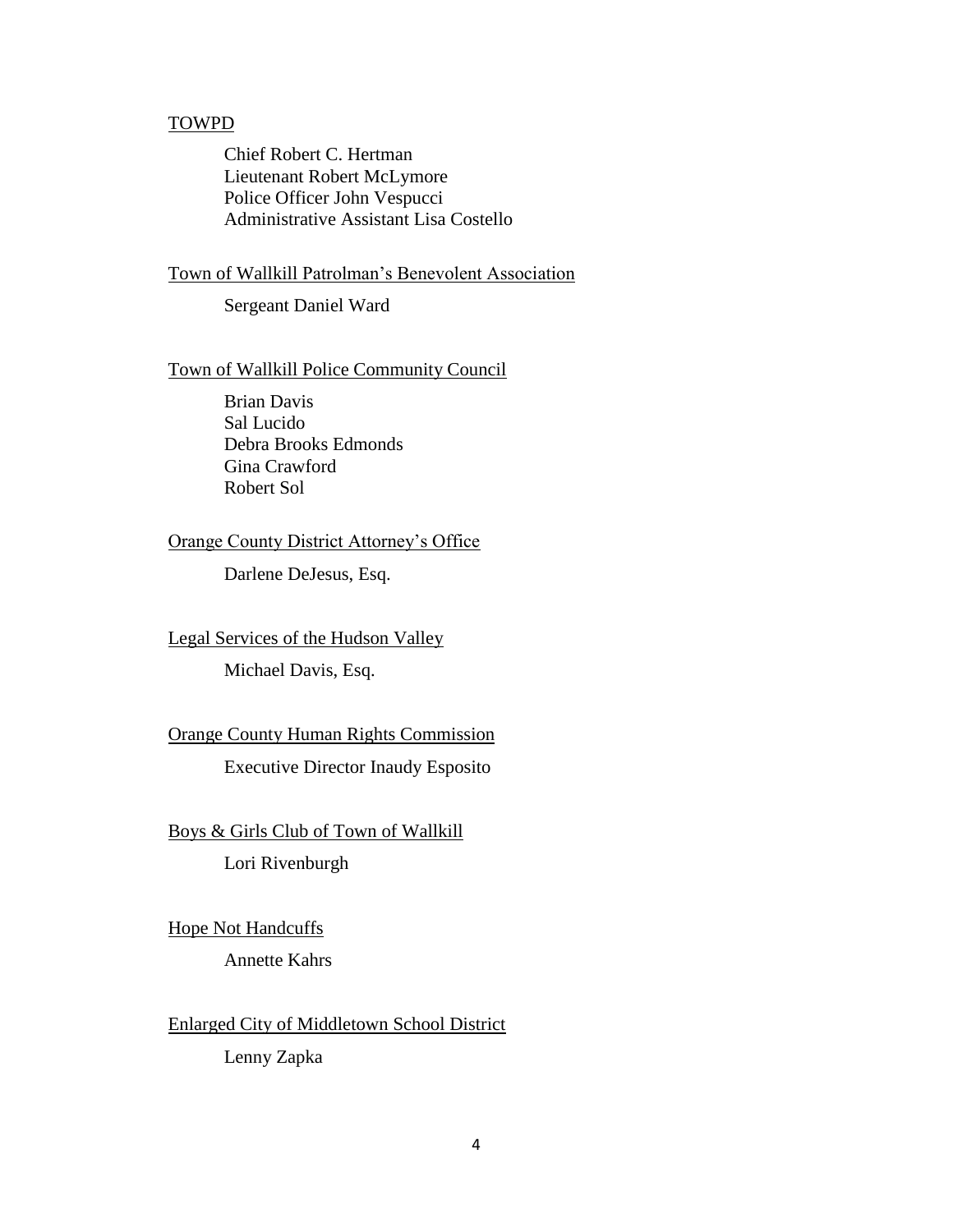# Transformation Church of Middletown

Pastor Joseph Nieves

Since we began adopting the PRRC we have, and will continue to solicit stakeholders. We welcome others to become stakeholders as we collectively work through the process of adopting policies recommended by the PRRC.

The Town, in collaboration with the PCC, held two listening sessions that were advertised on various Town websites and social media sites. These meetings were limited by COVID-19 restrictions; accordingly, a virtual component was also offered to allow participation via Facebook Live and Zoom. The first meeting was held on October 1, 2020, and the second on October 14, 2020. There were 33, and 9 participants, respectively, from the general public who attended the public meetings along with the primary stakeholders. Several community members attended the meetings virtually. Additionally, over 800 viewers subsequently viewed the meetings on social media. During both meetings, the PRRC and Executive Order 203 were explained to the stakeholders and the public. In advance of the meeting, an email containing a link to the PRRC was sent to all of the initial stakeholders. The action items/recommendations from the PRRC were shared with the public during these meetings, along with a brief explanation and how the TOWPD has, or will address each. With each recommendation, the stakeholders and public were given an opportunity to provide their input and/or suggestions. They were also given the opportunity to follow up after the meeting with break-out sessions as well as the option to email the department through PoliceReform@townofwallkill.com. *Comments/suggestions received during the meetings or by email are included later in this report, indicated in italics.*

## **Action Items Discussed During the First Listening Session**

During the first public meeting, we discussed action item one, **the Role of the Police Department in the Community**. The primary role of the police department is to respond to calls for service. The role of the police department in our community is reflected in our Mission Statement. Among other principles, our mission statement expressly states that we will "work alongside our community to identify and respond to ongoing crime and quality of life issues,"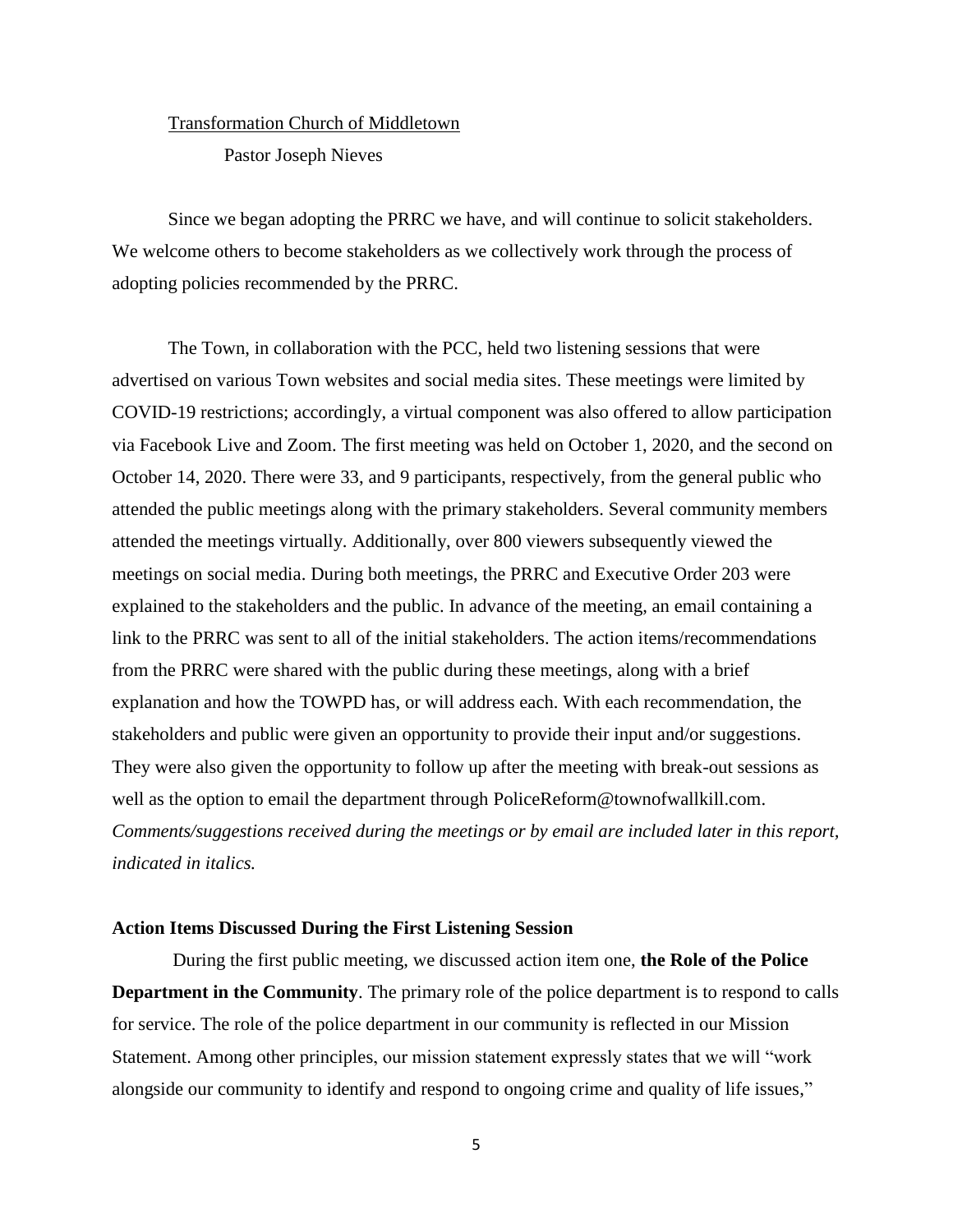"work closely with all of our community leaders and public service partners to develop strategies that are responsive to the diverse and evolving needs of our community," and lastly, the core value of "Pride: Maintaining the belief that ours is the most noble of professions as we go about serving the residents of our community."

The active engagement with the community can help reduce and prevent violence in conjunction with police services. The TOWPD works collaboratively with the PCC, which is integral to community engagement, crime prevention strategies and the building of trust between the police department and the public. The PCC assists in the dissemination of information to the public through social media. This has been shown to be effective as both the PCC and the TOWPD operates and maintains Facebook and Twitter feeds that are updated with press releases, crime alerts, and public service announcements of real-time events affecting our Town. Furthermore, information regarding active shootings or crimes in which the public is in danger, is disseminated in real-time as an effective community outreach modality and means to mitigate the general public's vicinity to violent or threatening situations.

Moreover, since 2016, the Department adopted a collaborative problem solving COMPSTAT model, which is in contrast to the traditional COMPSTAT model, that allocates resources based solely on data. Under our model, officers address community of life issues with a problem-solving approach. For example, when citizens report instances involving disorderly youths, officers may refer the youth to our Department's Youth Coalition. Similarly, when citizens report speeding on the Town's roadways, the Department works in conjunction with the Department of Public Works to install additional signage. The goal under this model is to proactively remedy quality of life issues by means other than taking traditional law enforcement action such as arrests.

During the first meeting, we considered the second action item, **Whether we Should Deploy Social Service Personnel Instead of, or in Addition to Police Officers, in Some Situations?** Our mission is to collaboratively work with the community and stakeholders to continually fulfill the needs of the community and the most efficient and effective means of addressing them. Consequently, the Department has several programs in place that utilize the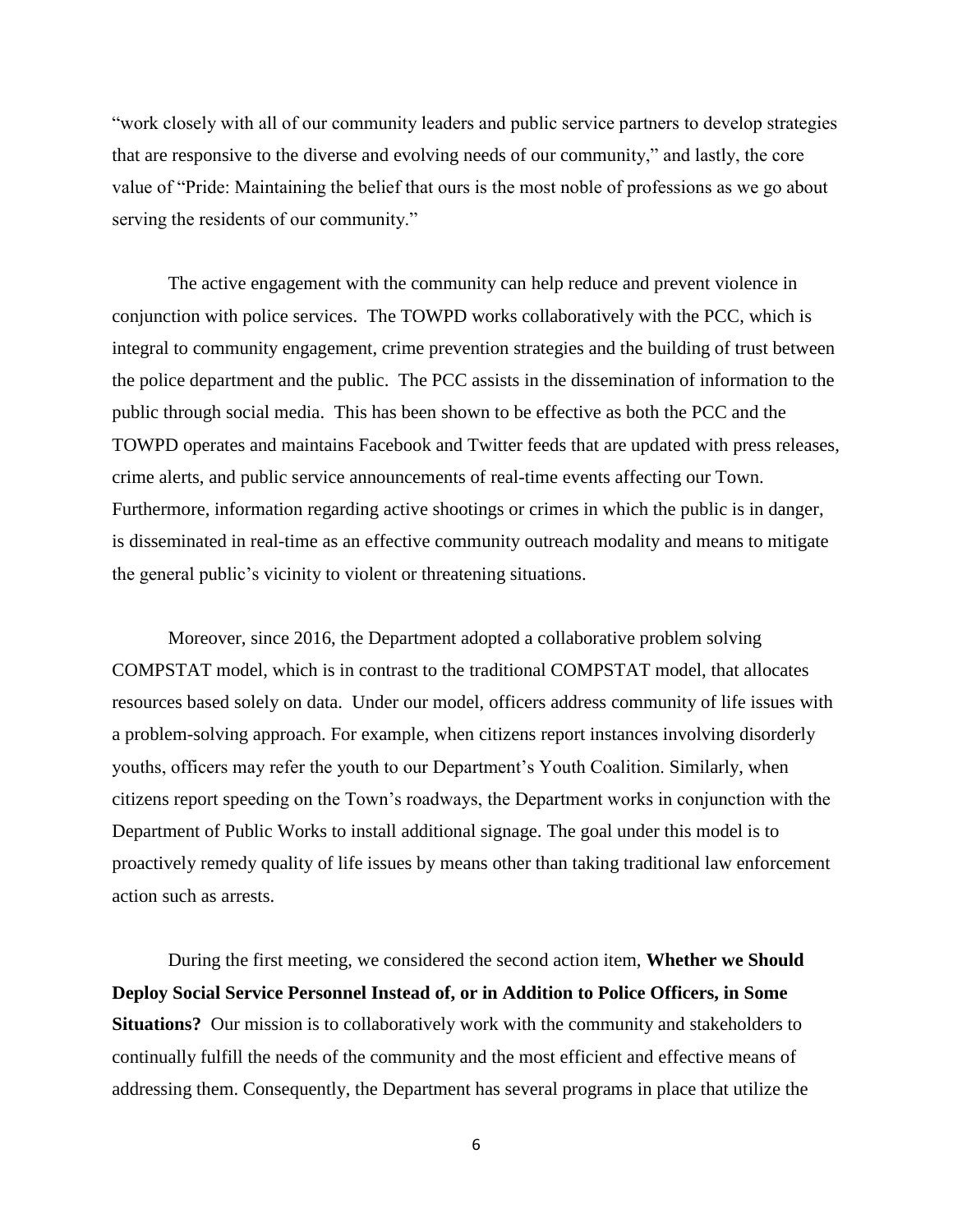expertise of non-law enforcement personnel. Deploying social service personnel has been an objective of this Department through our Critical Incident Response Program. This program focuses on the specific needs from those who are experiencing a mental health crisis. Through this program, the TOWPD calls out mental health crisis counselors to assist police officers on scene with de-escalation techniques and assessment measures. Furthermore, when necessary and feasible, these counselors can remain on scene to assist the needs of an individual further, while freeing up police personnel. Additionally, beginning in 2018, this Department became the first agency in Orange County to partner with the Tri-County Community Partnership, to connect local residents afflicted with addiction with resources and treatment options through the Hope Not Handcuffs program. Under this program anyone seeking help with overcoming drug addiction can now come into our police station where an officer and a volunteer "angel" will find resources for the person.

This Department is committed to addressing these recommendations by adopting the following into the Department's Best Practices Guidelines:

"Section 343.00 Hope Not Handcuffs, I. Purpose: To establish procedural guidelines for the establishment and operation of the Town of Wallkill Police Departments 'Hope Not Handcuffs' program which is a program designed to guide members of the public seeking detox/rehabilitation for substance abuse disorders in collaboration with Tri-County Community Partnership along with other County and State organizations." and

"Section 340.00 Crisis Intervention Policy, I. Purpose: To establish procedural guidelines in compliance with the laws of the State of New York, the Town of Wallkill, and the Town of Wallkill Police Departments Best Practice Guidelines, with consideration of guidelines set by partnering agencies, for the police response to individuals with mental health problems within the Town of Wallkill and the utilization of specially trained Officers (CIT) who will assist those in crises."

During a subsequent meeting, these policies will be shared with stakeholders for input.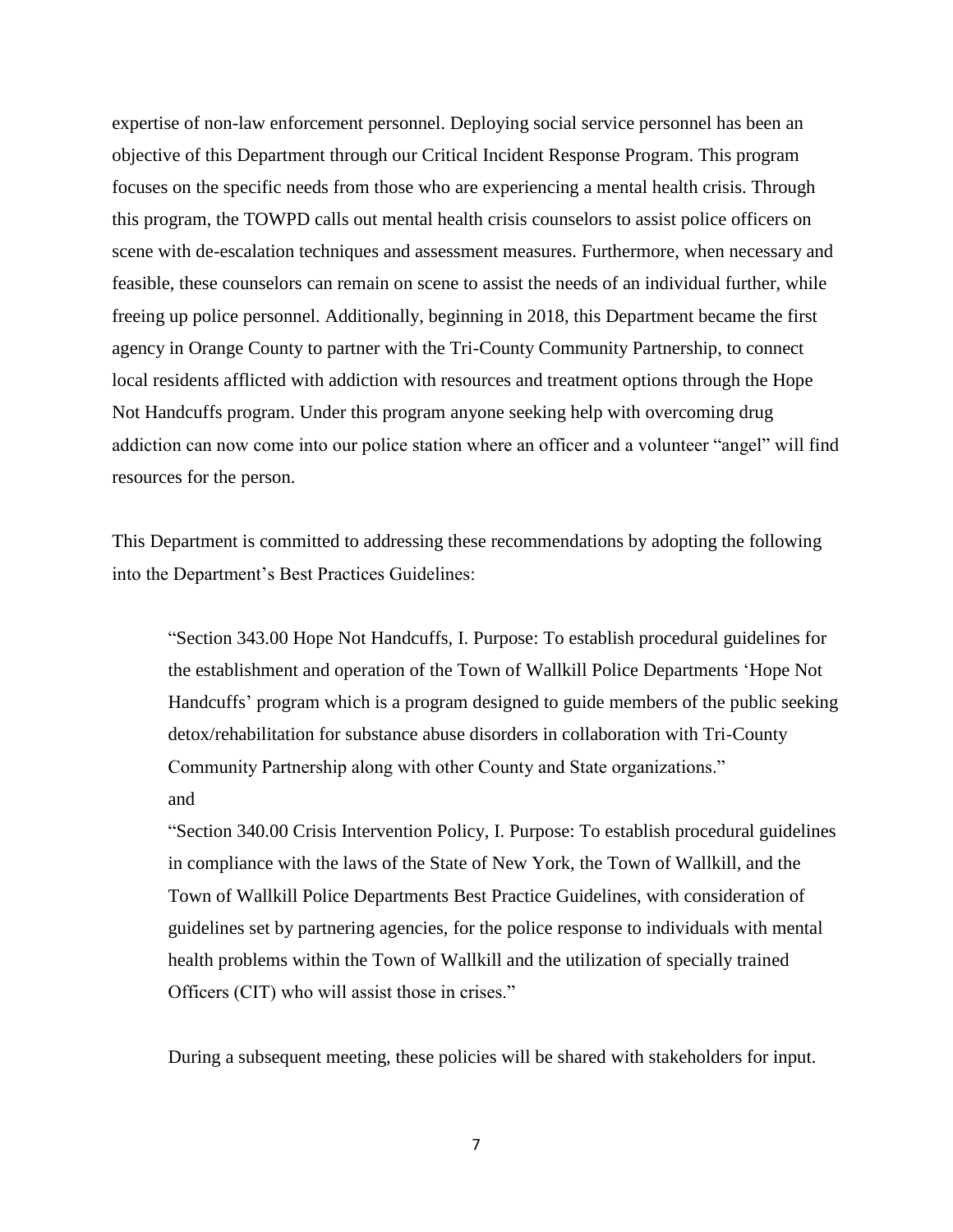The following comments were made by the public during the listening session regarding action item 2:

*The Denver Star Program (Support Team Assistance Response) deploys special services to aid an individual in crisis. However, the program has not been successful, thus we should not consider this model.*

*This is a systemic problem so more funding should be devoted to professional services within the community.*

*Social Services are needed but they should supplement the police, not replace the police.*

We next discussed action item number three, **Community Based Outreach and Violence Interruption.** Community based outreach and violence interruption programs are derived from public health models of gun violence, that treat gun violence like a disease by identifying its causes and interrupting its transmission. The Department will continue to evaluate the need to implement this strategy. However, until further studies show positive results, we will not be adopting this proposal.

We went on to explore the fourth action item, **Parent Support.** Under a parental support program, among other things, support programs run by social workers help to mediate family conflict and may prevent the need for Law Enforcement. The Town does not have the financial resources to establish a similar program. Nonetheless, we invite Orange County entities, including, among others, a) Access Supports for Living, Circles of Wellness; b) Big Brothers Big Sisters of Orange County one-to-one mentoring, and c) Cornell Cooperative Extension: Education for Parenthood/RAPP to partner with us on this effort.

Action item five, **Youth Development**, was the next issue discussed. Youth development includes relying on mentors from the community to teach young people skills with the goal of helping young people find a stable career path. Here, the Department has addressed this through our Police Department Youth Coalition. In 2006, the Police Department, in conjunction with the PCC, established the Police Youth Coalition to among other things, provide structured opportunities for youth. Since its formation, mentors from the community have helped our youth develop computer skills, basic banking and career opportunities. Our program's success has been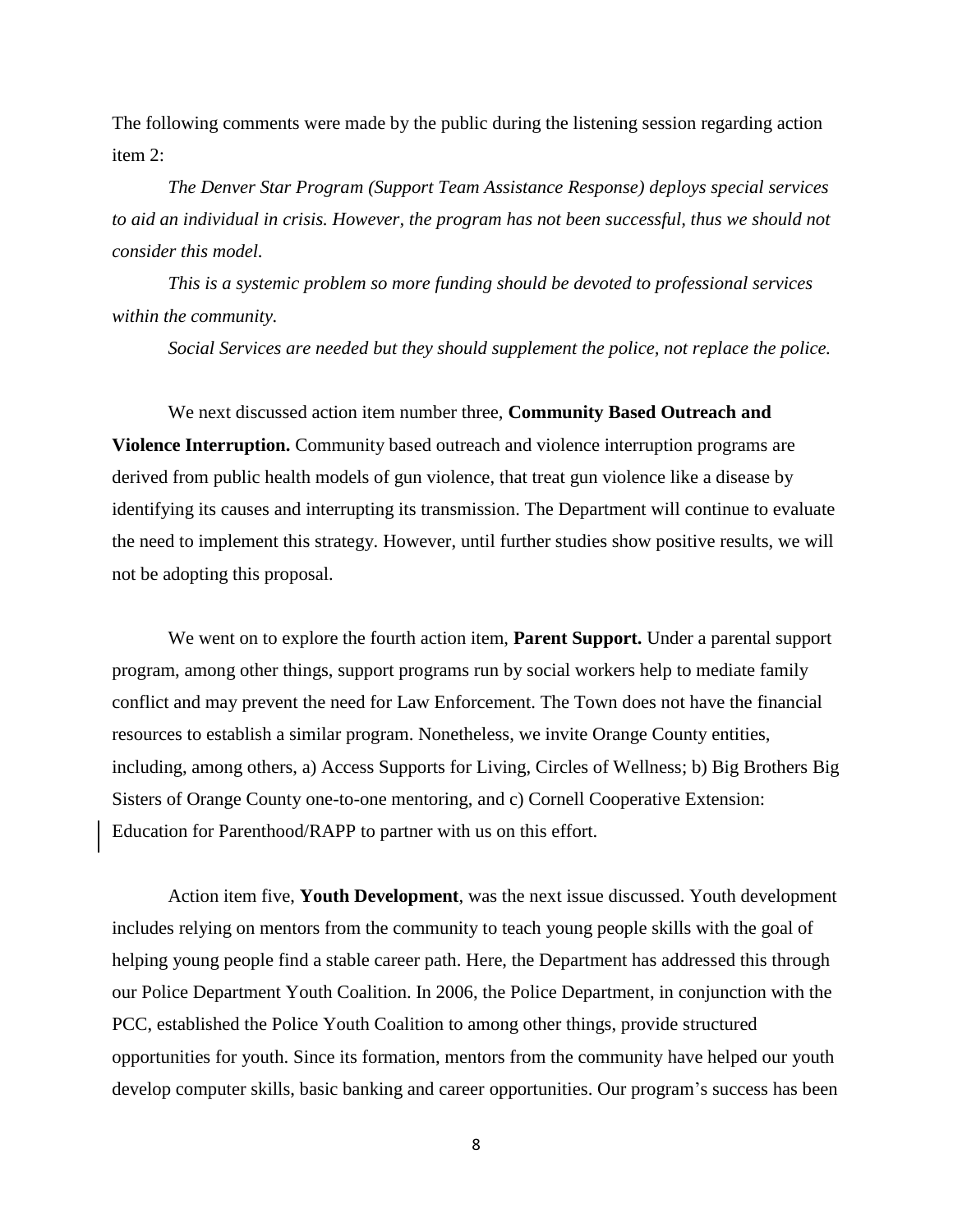recognized in scholarly journals<sup>4</sup> and by America's Promise Alliance and ING when we were recognized in 2010 as one of the "100 Best Communities for Young People." The TOWPD is committed to addressing these recommendations by continuing its commitment to the Police Youth Coalition. Furthermore, the Town supports the Town of Wallkill Boys and Girls Club Project Triple Club and the Town of Crawford Leadership Academy, that provide mentoring services to our youth.

The sixth action item, **Addressing Trauma and Preventing Violence at Home** was also explored during the first meeting. The PRRC Resources & Guide for Public Official expresses that family counseling may help children avoid foster care and manage trauma caused by violence at home, giving a child better prospects for successful development. The TOWPD has a long-established relationship with the Mental Health Association of Orange County's Rape Crisis Services that provides referrals for sexual assault victims and their families. The Department remains committed to evaluating the potential to adopt this program in the future. In the interim, the Department will be sharing a proposed policy with stakeholders. The policy will establish formal guidelines establishing referral of cases to the County's Fearless program. Additionally, we invite HONOR's, A Friends House to partner with us on this endeavor.

We also discussed action item seven, **Design of Public Spaces**. Under this action item, some localities have sought to reduce crime by identifying features of the built environment that create opportunities for crime, such as lighting, landscaping or the design of public spaces, and modifying those features. Reforming and reinventing policing should address not just the relationship between the police and the community, but how to best provide protection for our communities, especially the youth. The Department will solicit members of our Police Youth Coalition to identify ways to enhance physical protection to enhance their safety along with other experts in the field to assess the design of our public spaces and how they can be improved.

 $\overline{\phantom{a}}$ 

<sup>4</sup> Zeldin, S., Petrokubi, J., Collura, J., Camino, L. and Skolaski, J. (2009). *Strengthening Communities Through Youth Participation.* Act for Youth Center of Excellence, The University of Wisconsin Madison Center for NonProfits. Retrieved from:

<https://ecommons.cornell.edu/bitstream/handle/1813/19326/Strengthen.pdf?sequence=2&isAllowed=y>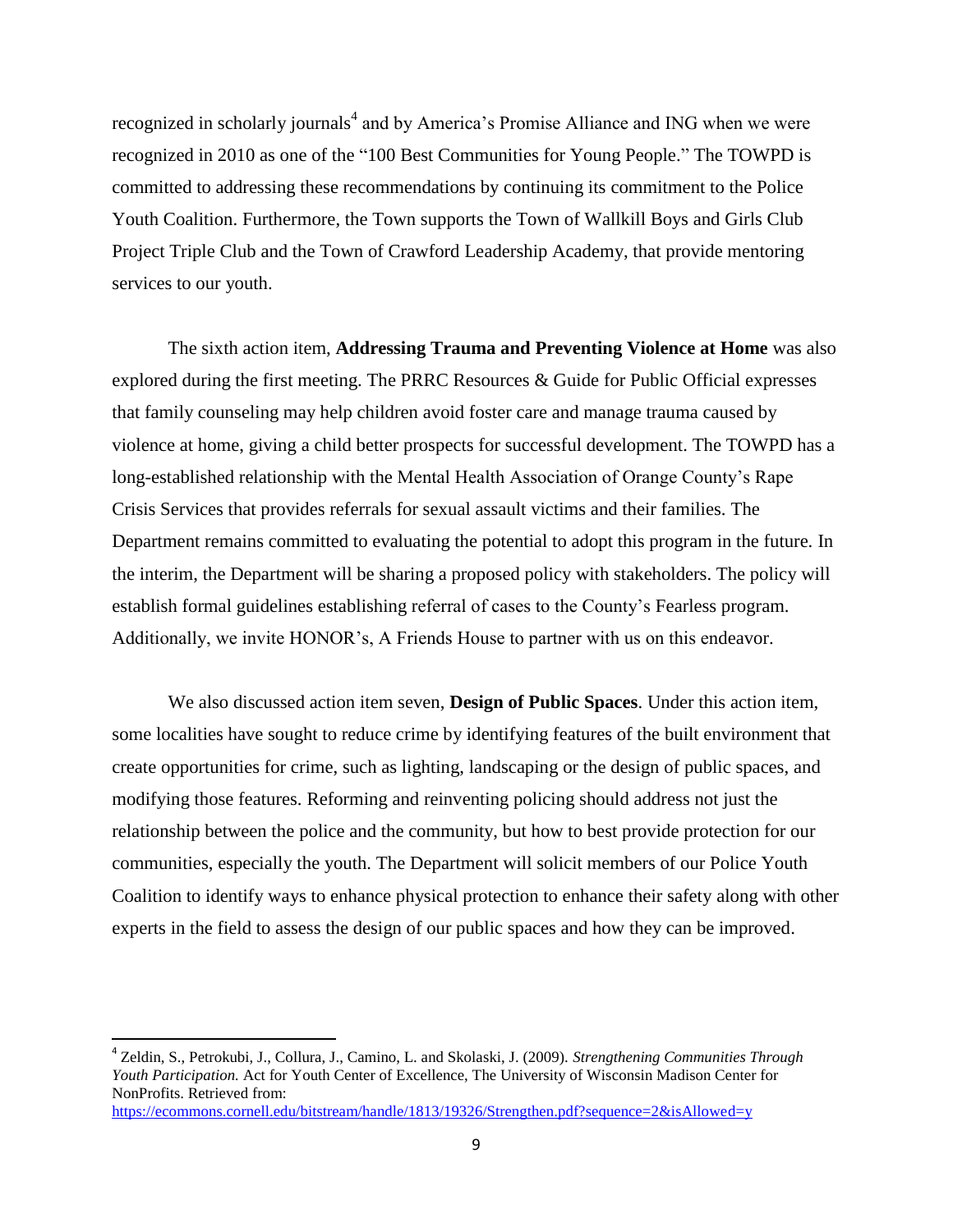We next discussed action item eight, **What Function Should 911 Call Centers Play in Your Community?** The TOWPD receives emergency and non-emergency calls through our own direct seven-digit number and additional calls are received through the County's 911 Dispatch Center. Our dispatch center is staffed 24 hours a day, year-round by civilian staff. Our Dispatchers are highly trained in analyzing and prioritizing calls for service as well as addressing medical emergencies. Furthermore, our Dispatch center is equipped with extensive resources for inter-agency communication. Our dispatchers only dispatch law enforcement personnel; fire and emergency medical services are dispatched through the Orange County 911 Dispatch Center. One of the questions proposed under the PRRC is whether other social services should be more thoroughly integrated into our triage process? In some cases, our Dispatchers are authorized to provide referrals to various entities, including, among others, public utility companies and justice courts. However, we will explore training our staff to provide a triage process that allows them to refer callers to various social service agencies when appropriate. Additionally, the Department will consider adopting a policy that offers referrals to the Orange County's Crisis Call Center.

The ninth action item, **Should Law Enforcement Have a Presence in Schools** was discussed during the first listening session. The PRRC cites the concerns of organizations such as the Fair and Just Prosecution who argue that the presence of police in schools results in unnecessary contact between youth and the criminal justice system for what otherwise would be considered truancy or teenage behavior (Police Reform and Reinvention Collaborative, 2020, p.19). The PRRC suggests that we consider how our officers are deployed in schools and whether there are policies or agreements in place that address student discipline. Here, the TOWPD provides School Resource Officers (hereinafter "SROs") to six schools, three in the Enlarged City of Middletown School District and three in the Pine Bush School District. The SROs are provided under an annual contact between the TOWPD and the school districts. Among other aspects, the contact expressly holds that "Non-criminal disciplinary matters shall remain the province of the District and the SRO shall not be involved in any such matters except to the extent that the SRO's presence is needed to maintain a safe school environment." Furthermore, the contract expressly states in the event that an SRO witnesses a student violating school rules, but not to the level of a criminal offense, the SRO's primary responsibility shall be to inform a relevant school official of the violation. The SRO has no authority, and no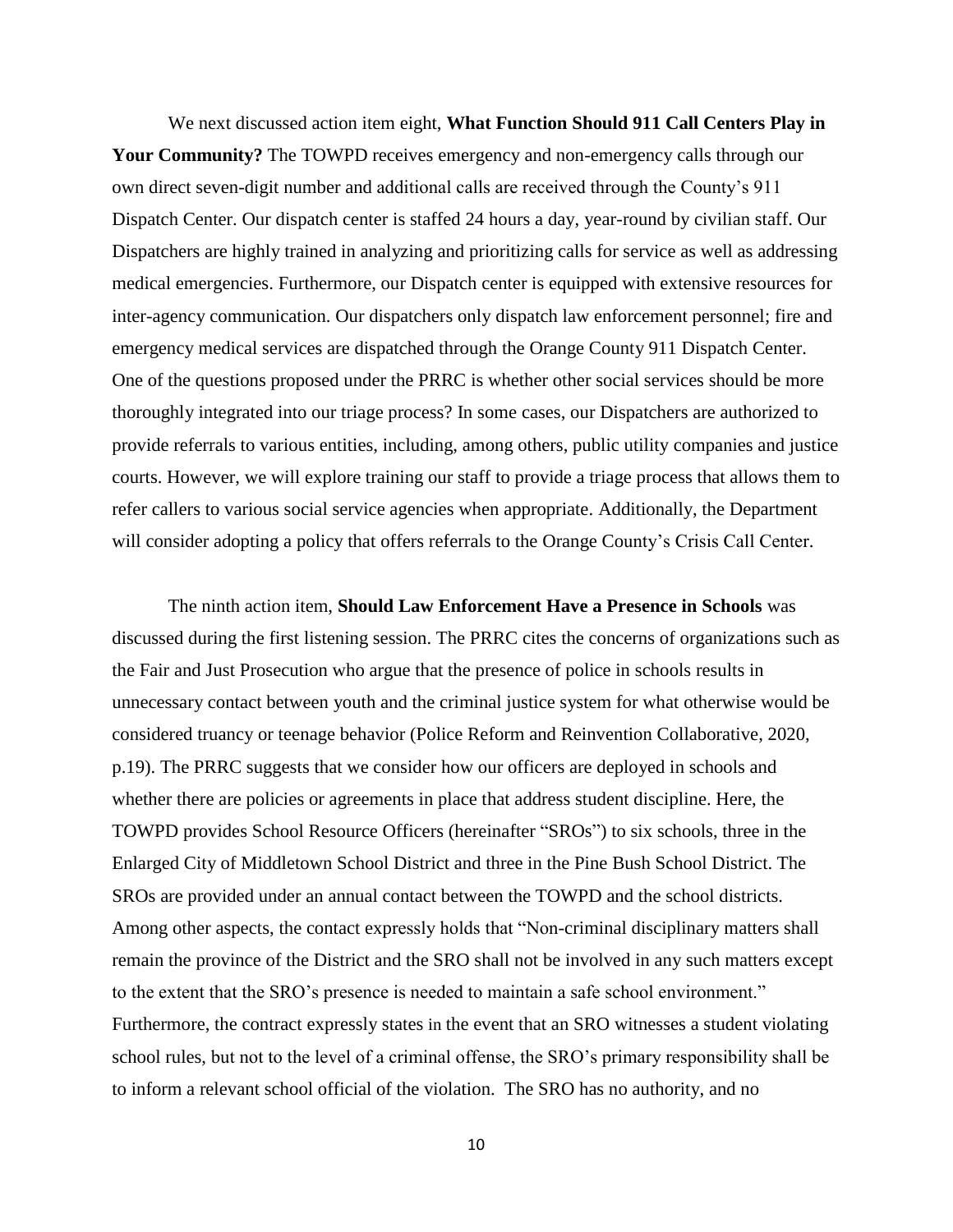responsibility, to mete out discipline for violations of school rules. The TOWPD recently drafted a revised policy governing SROs. The policy includes, among other things, the aforementioned criteria. The policy will be shared with Stakeholders. Lastly, the Town and the School Districts annually renegotiate the contract that provides police services to the schools. During future negotiations, the Town is committed to considering input from stakeholders.

We next considered action item number ten, **What are the Staffing Needs of the Police Department the Community Wants?** The stakeholders and citizens considered whether the TOWPD staffing should be adjusted to include fewer uniformed officers and more civilians.

The following comments were made by the public during the listening session regarding action item ten:

*As the Town's population grew, the police department didn't, the police department is understaffed and there is a need for more officers.*

*We need to fund, train and get good cops to stay.* 

*Transformation Church has many free programs open to the public from grief and recovery to youth groups. Defunding is not the solution, strengthening community services is important.*

Accordingly, the Governing Body has proposed a Business Improvement District (hereinafter "BID"). Under the BID a special tax district will enhance tax revenue, allowing the Town to increase the TOWPD staff.

The final item discussed during the first listening session was action item eleven, **a) How Should the Police Engage in Crowd Control, and b) Should the Police be "Demilitarized?"** The PRRC suggested we consider how we conduct crowd control activities and whether we should limit the use water cannons, rubber pellets, acoustic weapons and tear gas for crowd control. The TOWPD currently works in collaboration with the Orange County Sheriff's Office and the New York State Police to plan for and respond to large scale crowd control incidents. Currently, in the event of an incident requiring crowd control, the TOWPD will act as the lead agency "Incident Command" and request support from the Orange County Sheriff's Office and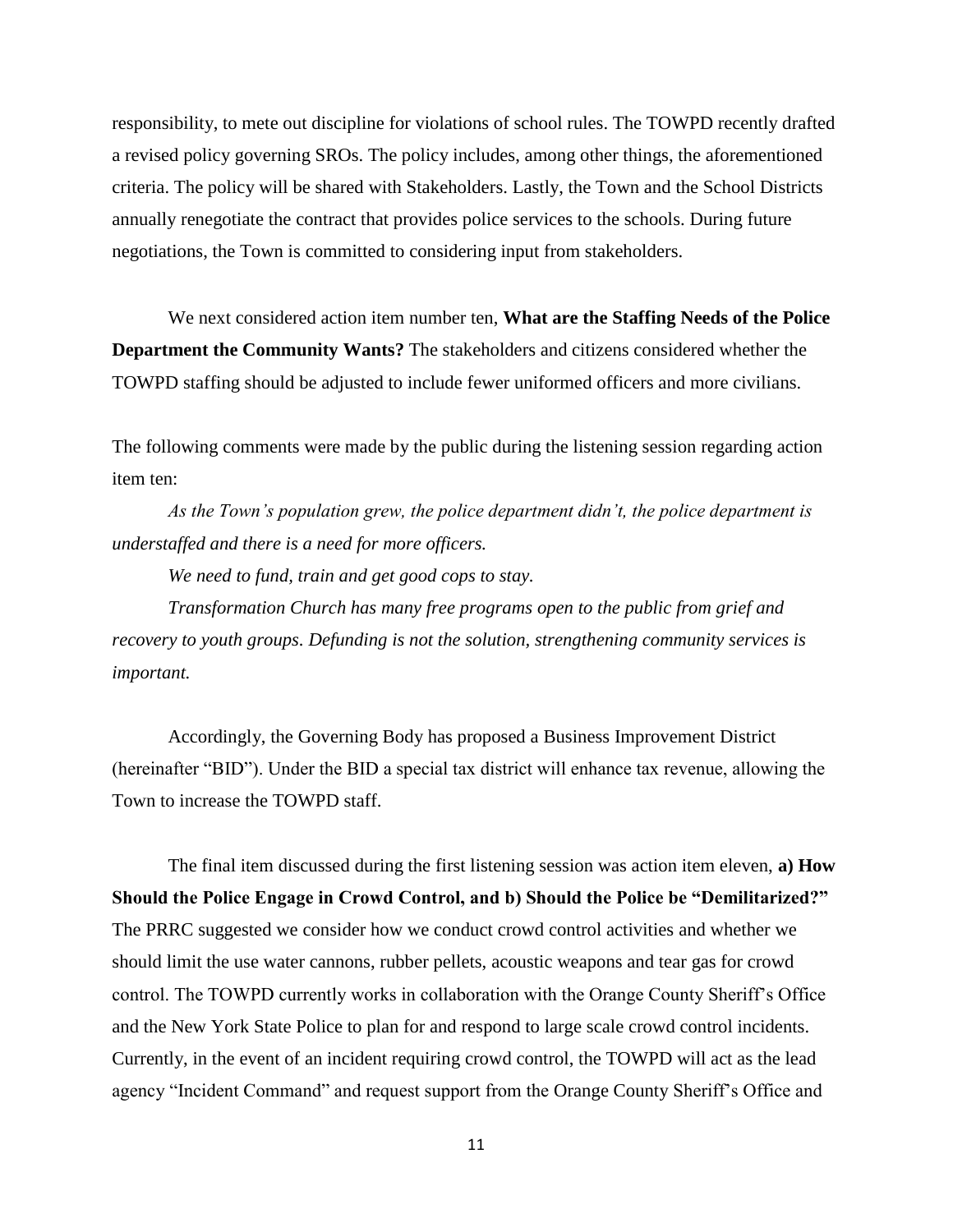State Police. Under this design, our police chief does not allow the use water cannons, rubber pellets, and acoustic weapons for crowd control. Nonetheless, there is a lack of a formal written agreement between the law enforcement agencies to memorialize the Incident Command Protocol. Thus, the TOWPD will work with the State Police and Sheriff's Office to establish a written protocol that will be incorporated into the TOWPD policy. Subsequently, we will share this report with stakeholders.

The following comments were made by the public during the listening session regarding action item 11:

*A soft approach is better. Officers may appear threatening while in riot gear.*

#### **Action Items Discussed During the Second Listening Session**

Under the twelfth action item, **Procedural Justice and Community Policing,** the PRRC suggests that police departments adopt a community policing model. The U.S. Department of Justices' Office of Community Oriented Policing Services recommends, among other things, that the police: a) Create a comprehensive community policing strategic plan, b) train all personnel on community policing – including overcoming distrust, c) engage the community in a true partnership to address crime and disorder issues, and d) incorporate community policy measure into the performance evaluation process. (Police Reform and Reinvention Collaborative, 2020, p.23). Since 2004, the TOWPD adopted various components of the community policing model. However, the TOWPD has failed to incorporate a community policing strategic plan into its policies. Accordingly, the TOWPD BPG Committee will draft a policy to accomplish the foregoing. It is however important to note, as pointed out above, that in 2016 the TOWPD adopted the collaborative problem COMPSTAT model. Under this model, officers perform directed patrols based on community concerns. However, to date the TOWPD has not incorporated this community policing measure into officer performance evaluations. Accordingly, the TOWPD is committed to reforming its policy governing evaluations to include community policing measures into officer evaluations.

Next, we discussed action item thirteen, **Specific Policing Strategies That Have Raised Concerns Among the Public.** Advocates, experts and some in the law enforcement community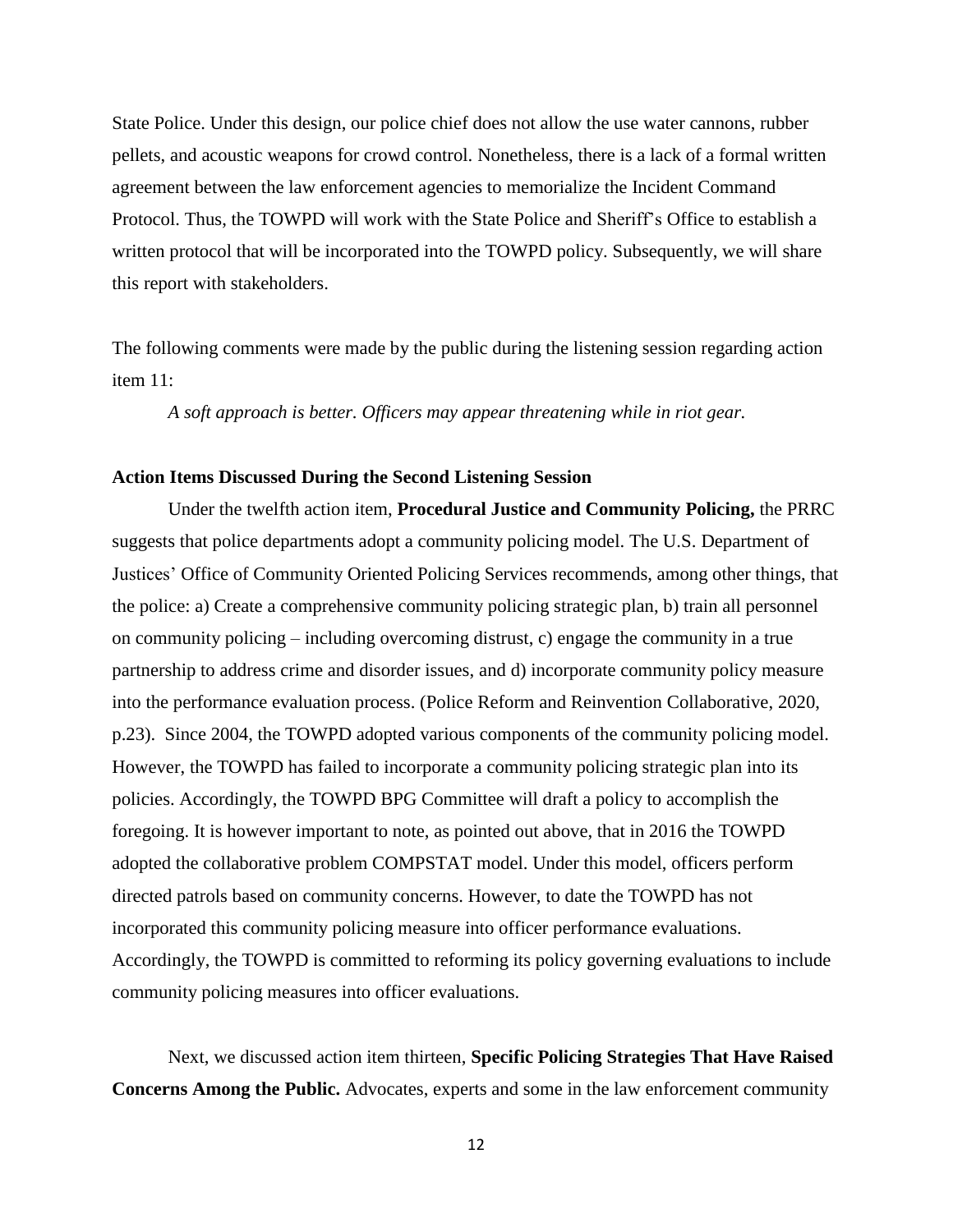have drawn attention to a number of specific policing strategies that they believe pose an undue risk of harm to the public. There have been policing strategies that may affect the reputation of policing nationally. The TOWPD continually reviews the effectiveness of our policing strategies to promote lawful policing and the protection of the public with the goal of trust building. Consequently, if an accepted policing practice becomes unfavorable, we will amend it accordingly.

During the second listening session we discussed action item fourteen **"Broken Windows" and "Stop and Frisk."** Broken windows is a strongly supported concept in policing as well as situation crime prevention and is used as a tool to address areas where police resources are needed the most. However, the TOWPD does not address quality of life offenses solely as means to reducing more serious crime. Here, the TOWPD addresses quality of life offenses based on community complaints. Stop and Frisk may contribute to racial disparities in policing due to the wide latitude officers have in stopping individuals for "reasonable suspicion" and its use as a primary enforcement tactic in communities with higher rates of crime. In some cases, the court has held that law enforcement agencies' use of stop and frisk resulted in a pattern and practice of racial profiling. In contrast, here, the use of Stop and Frisk is based on the legal practice defined in *Terry v. Ohio* that is employed by this Department as an officer safety mechanism. Additionally, the use of stop and frisk and all stops are subjected to strict oversight through our policy on Stop Reports and the Early Warning System (hereinafter "EWS"), discussed below. Stop reporting provides an additional layer of oversight, in that, officers are required to complete a Stop Report form whenever, and the reasons why, an individual is stopped, and such reports are reviewed by a Supervisor. This also applies to vehicle stops where the operator issued a 'warning,' therefore requiring officers to identify the reasons behind every vehicle stopped, regardless of the disposition. Our strict oversight on the practice of Stop and Frisk enables us to prevent the disparities found within other departments.

Under action item fifteen, **Discriminatory or Bias-Based Stops, Searches and Arrests,** the PRRC holds that racial and ethnic profiling erodes trust in the police and unfairly targets minority communities. Bias based upon race, sex, national origin, gender identity and expression and sexual orientation, among others, is fundamentally unjust, and damages the targeted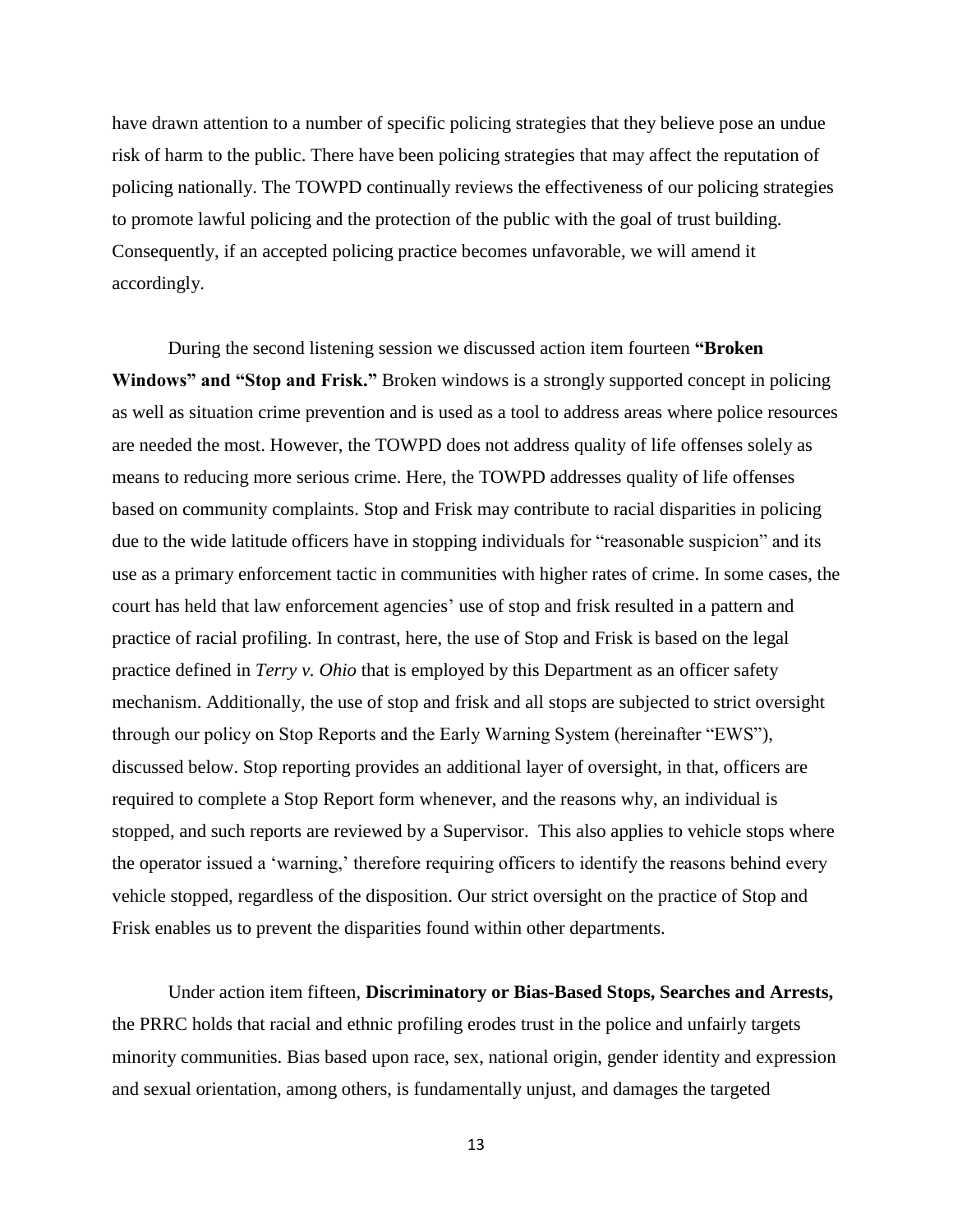individuals, their communities, and the relationship with law enforcement that is necessary to build trust and effective policing. The PRRC suggests that law enforcement agencies should consider analyzing the demographics of individuals stopped and/or ticketed in our community to determine if there is any evidence that law enforcement has engaged in biased-based stops, searches and arrests, even if unintentionally. The PRRC further suggests that if there is such evidence, the Town must determine what steps should be taken to eliminate bias and address such practices. In 2016, based on the Presidents Report on  $21<sup>st</sup>$  Century Policing, the TOWPD adopted the PDI to increase transparency, build community trust and strengthen accountability. Under the PDI, the public can access, among other information, data on vehicle and pedestrian stops. Reporting data on vehicle and pedestrian stops will allow the public to see that this Department engages in constitutionally sound unbiased policing.

The following comments were made by the public during the listening session regarding action item fifteen:

*A citizen inquired how often the data was released. That citizen was advised that the data is released quarterly and cumulatively.*

We proceeded to discuss action item sixteen, **Chokeholds and Other Restrictions on Breathing.** New York State has criminalized the use of chokeholds by police in the immediate aftermath of George Floyd's shocking death by asphyxiation. Accordingly, we modified our use of force policy to incorporate the new law.

The policy's new provision expressly states "Section 215.00 Use of Force, IX. General Provisions and Restrictions: B. Use of a choke hold or other technique that causes pressure to the throat or windpipe which may prevent or hinder breathing or reduce the intake of air is strictly prohibited by law." This policy will be shared with the stakeholders.

Next, we discussed action item seventeen, **Use of Force for Punitive or Retaliatory Reasons.** In several directives, the Department of Justice has required police departments to adopt formal policies prohibiting the use of force for retaliatory or punitive reasons. The TOWPD addresses this recommendation by adopting the following into the Department's Best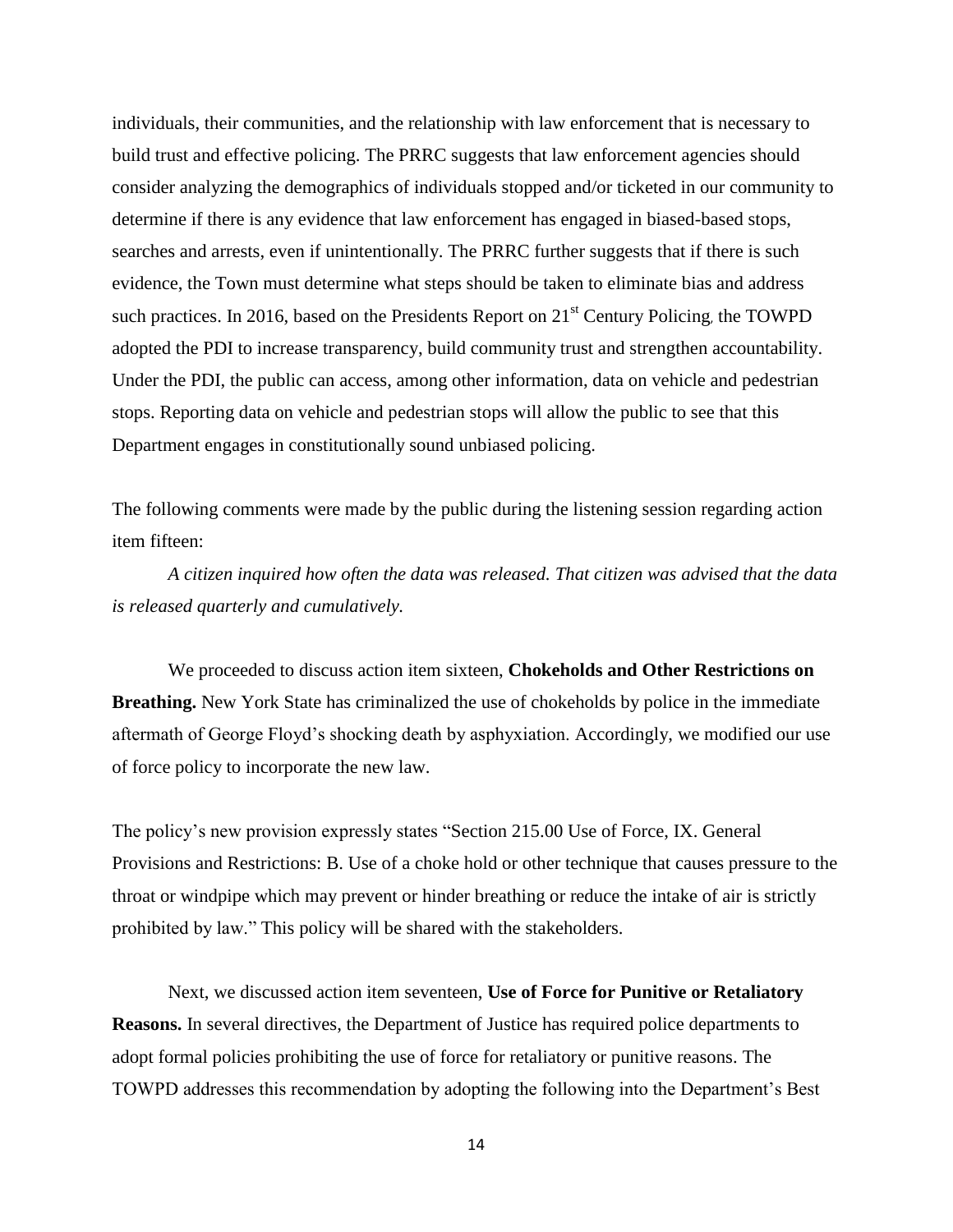Practices: "Section 215.00 Use of Force, IV. Use of Force: E. Force shall not be used for retaliatory or punitive reasons."

Under action item eighteen, we considered **Pretextual Stops**. The PRRC identifies pretextual stops are stops where the officer uses a minor violation as a pretext to stop, question, and frisk someone suspected of involvement in, or having knowledge of, a more serious crime. The United States Supreme Court has held that pretextual stops are Constitutional. Nonetheless, the Leadership Conference on Civil Rights has stated that the wide latitude officers have to conduct a pretextual stop can contribute to distrust between the police and the community. Accordingly, the TOWPD is committed to monitoring all stops, including pretextual stops, under the EWS, as explained in action item forty-six.

We proceeded to discuss action item nineteen, **Informal Quotas for Summonses, Tickets or Arrests.** The PRRC points out that New York State has banned formal quotas for the issuance of tickets or summonses, stops of individuals suspected of criminal activity, and arrests. The TOWPD does not have formal or informal arrest or summons quotas, nor will we adopt such quotas in the future.

Next we discussed action item twenty, **Shooting at Moving Vehicles and High Speed Pursuits.** Experts have proposed either prohibiting shooting at a moving vehicle or permitting the tactic only when the driver or a passenger poses an imminent risk of lethal force against an officer or another individual.

Accordingly, The TOWPD addresses this recommendation by adopting the following into the Department's Best Practices: "Section 215.00 Use of Force, VII. Use of Deadly Physical Force: A. Sworn members of the TOWPD are authorized under New York State law to discharge a firearm to prevent or terminate the unlawful use of force that may cause death or serious physical injury, however members of the TOWPD SHALL NOT: (6) Discharge a firearm at or from a moving vehicle unless the driver or passenger poses an imminent risk of lethal force against an officer or another individual." We will share the policy with stakeholders.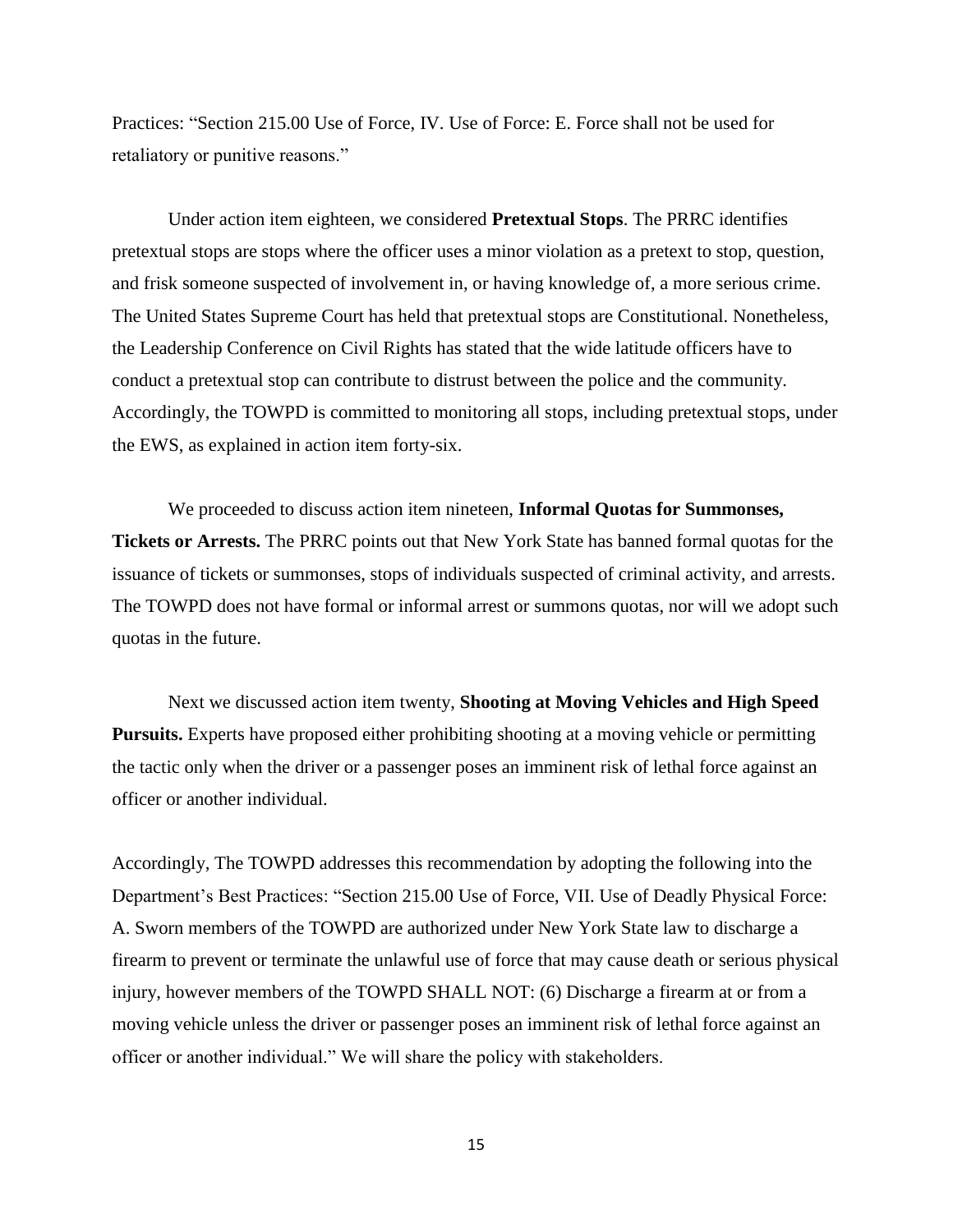The PRRC asked us to consider action item twenty-one, the **Use of SWAT Teams and No-Knock Warrants.** Historically, SWAT teams were designed to handle high risk situations, such as hostage rescues and terrorist attacks. Today, SWAT teams are increasingly used to execute routine search warrants. Although some search warrants are inherently high risk to the executing officers, others may not be, and the use of a SWAT team may not be necessary or prudent. The TOWPD is committed to reviewing this practice and intends to adopt a policy that specifies when SWAT teams are utilized. Note: The TOWPD does not have a SWAT team within the department and defers special situations traditionally needing SWAT to the Orange County Sheriff's Office, New York State Police and/or Federal Bureau of Investigation. Recently, the Governing Body approved the assignment of one TOWPD officer, on an as-needed basis to the Orange County Sheriff's Office SWAT team. One of the goals of this assignment is to have the TOWPD work in conjunction with Sheriff's Office to develop policies governing the use of SWAT teams in the Town so that they are congruent with the interests of Town residents.

We proceeded to discuss, action item twenty-two, **Less-Than-Lethal Weaponry, Such as Tasers and Pepper Spray.** According to the PRRC, increasingly, Tasers are being used by law enforcement as an alternative to firearms. The electric shock in Tasers induces muscle contraction which can sometimes result in serious injury or even death. The TOWPD, under the advice of the IACP, Department of Criminal Justice Services (hereinafter "DCJS") and use of force experts, train and support officers to use force based on a continuum that requires the officer to use the least amount of force necessary to affect custody. This training undergoes continual evaluation and every use of force incident where Tasers, pepper spray and firearms are used is documented and reviewed. The particulars of these incidents are also sent to the DCJS for oversight, evaluation and tabulation.

The TOWPD also addresses this recommendation by adopting the following into the Department's Best Practices: "Section 215.00 Use of Force, VIII. Use of Non-Lethal Physical Force." We will share this policy with stakeholders. Lastly, our EWS, action item forty-six below, is being modified to include monitoring of all cases where an officer uses force.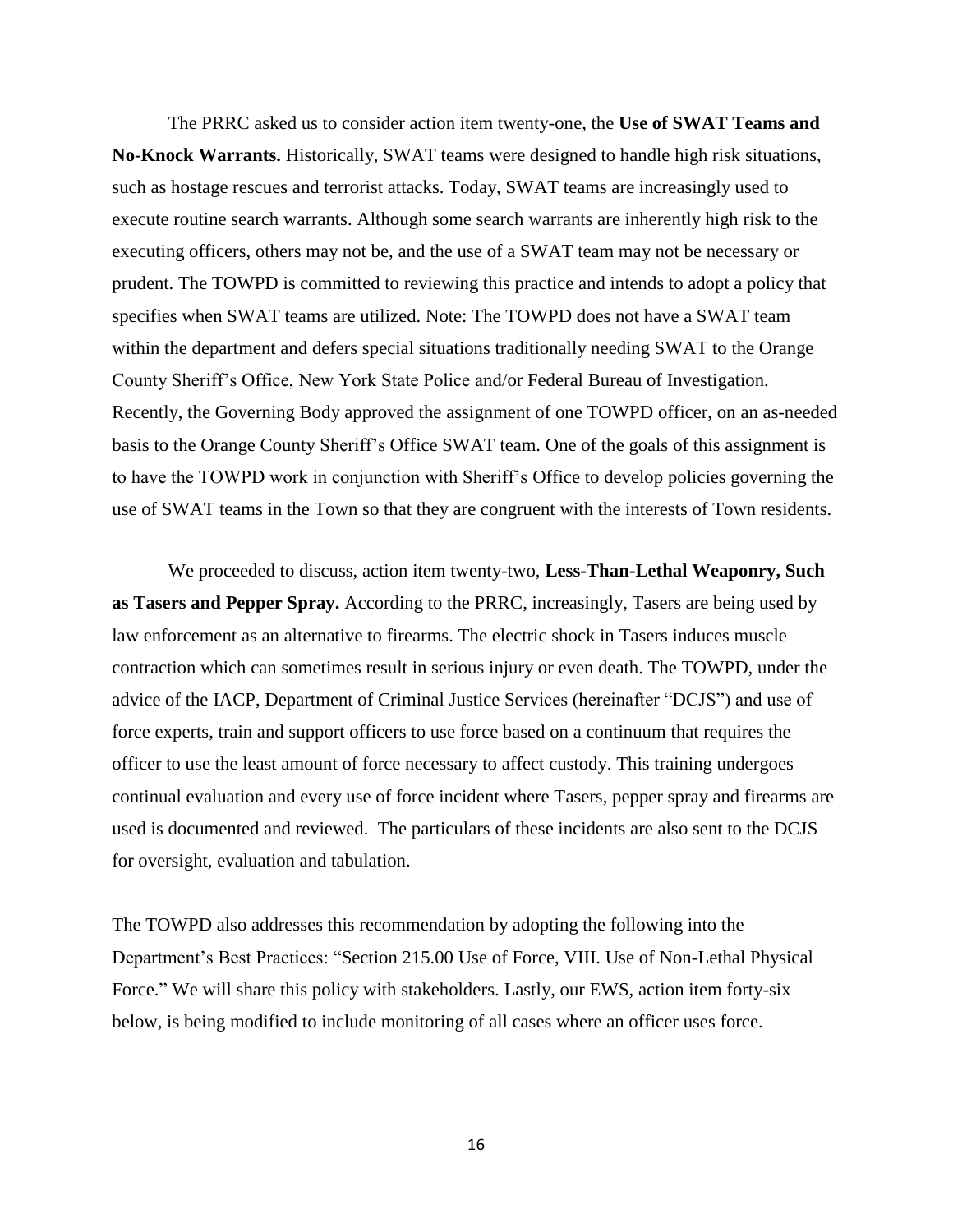The PRRC suggests that we consider action item twenty-three, **Facial Recognition Technology.** Some law enforcement agencies have used facial recognition systems to assist with investigations. Civil libertarians have raised privacy concerns pertaining to the collection of images. The TOWPD does not use facial recognition systems or associated technologies, nor are there any plans to acquire such technology.

 Next we discussed action item twenty-four, **Using Summonses Rather than Warrantless Arrests for Specified Offenses.** Police officers have broad discretion to choose between treating certain incidents as misdemeanor crimes and making on-scene warrantless arrests, or treating such incidents as civil infractions or violations and issuing appearance tickets or summonses. Given the recent Bail Reform laws, the use of Desk Appearance Tickets is largely dictated by law. The TOWPD has a distinct policy that gives limited discretion to officers, within the oversight of their supervisor, in housing a prisoner subsequent to an arrest. The TOWPD recognizes that jail overcrowding and associated issues arise with remanding an individual for court appearances and favors that individuals are often better left in the care of their families and community. An amended policy governing this issue is being drafted. Subsequently, we will share the policy with stakeholders.

We next considered action item twenty-five, **Diversion Programs.** Diversion programs may occur at various stages in the criminal justice process. Diversion programs recognize that incarceration or the establishment of a criminal record may not be the most appropriate mechanism to address certain conduct, and that education, or drug and mental health treatment may provide a better alternative for the individual and the community. The TOWPD works closely with the Orange County District Attorney's Office who offers Court supervised diversion programs such as the Orange County Drug Court. Locally, we are able to work directly with, and support the mission of Hope not Handcuffs, a program that specifically address the treatment of drug addiction rather than criminal prosecution.

The TOWPD addresses this recommendation by adopting the following into the Department's Best Practices: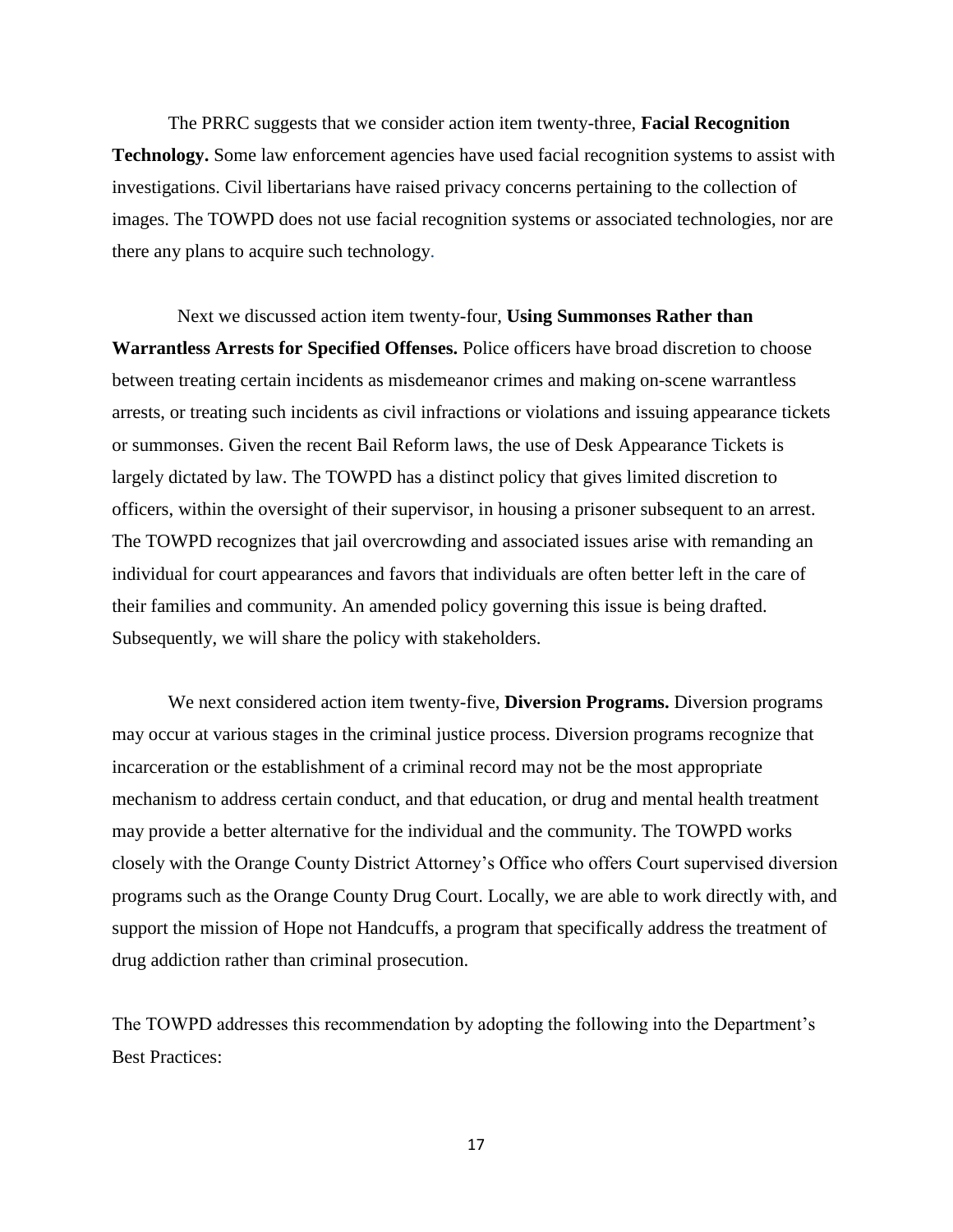"Section 343.00 Hope Not Handcuffs, I. Purpose: To establish procedural guidelines for the establishment and operation of the Town of Wallkill Police Departments 'Hope Not Handcuffs' program which is a program designed to guide members of the public seeking detoxification/rehabilitation for substance abuse disorders in collaboration with Tri-County Community Partnership along with other County and State organizations."

During the second listening session we discussed action item twenty-six, **Restorative Justice Programs.** Restorative justice programs offer people a meaningful chance to respond to a conflict outside of the traditional courtroom process. Restorative justice brings the affected parties together, mediated by a trained community member, allowing the aggrieved parties to vocalize hurt and encouraging accountability. The TOWPD currently refers parties involved in some civil matters to the Orange County Dispute Resolution Center. Our BPG will be amended to identify expanded situations in which parties may receive a referral. Subsequently, the Department will share this policy with stakeholders.

We next discussed action item twenty-seven, **Hot-Spot Policing and Focused Deterrence**. Some departments have used data analysis to identify crime spikes or "hot spots" in specific neighborhoods or even in particular street blocks and increase the visible police presence in these areas, with the purpose of deterring crime. The PRRC exclaims that both models may be beneficial to public safety and community benefits. Nonetheless, law enforcement agencies employing these techniques must ensure that they are supported by the community and that the policies are implemented in a race-neutral fashion. Here, the TOWPD COMPSTAT collaborative model infrequently dictates the need for hot-spot policing and focused deterrence. Instead, under our collaborative model, an area is targeted for additional patrols based on citizen complaints. Nonetheless, the Department will develop a policy governing this issue. Subsequently, we will share this policy with stakeholders.

We next considered action item twenty-eight, **De-Escalation Strategies**. De-escalation tactics, including both verbal and non-verbal communication strategies, can mitigate an evolving situation and reduce the risk that a situation will become violent. The President's Task Force on 21<sup>st</sup> Century Policing, in part, recommended that law enforcement agencies should provide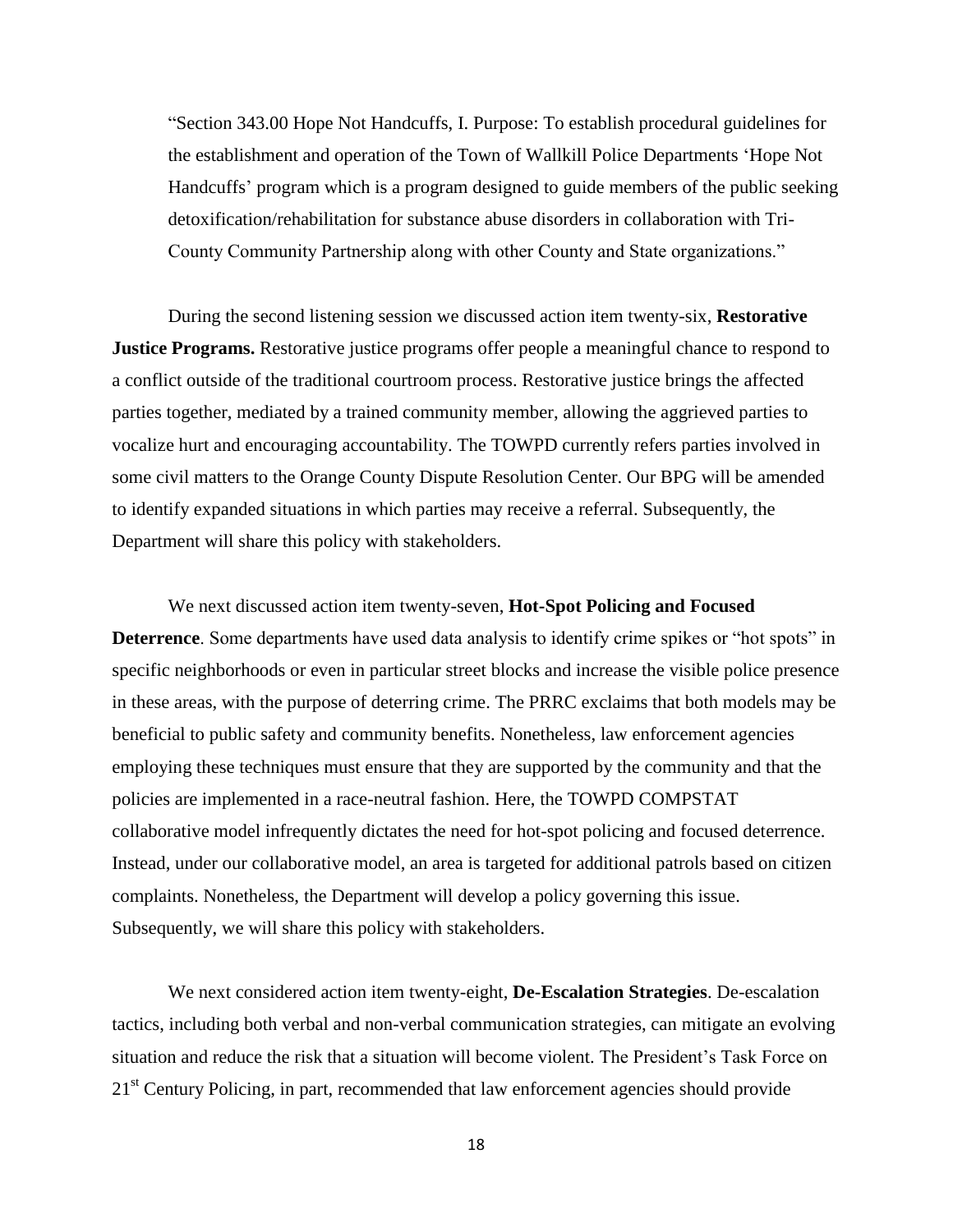training on the use of force with the emphasis on de-escalation. Subsequently, in 2017, two TOWPD supervisors attended an intensive course, certifying them as instructors in ICAT. The ICAT course was sponsored by the PERF). These supervisors will develop an in-house training program for all officers in ICAT.

The underlying goal of ICAT is obtaining voluntary compliance. Furthermore, ICAT promotes public and officer safety by learning and integrating skills and strategies related to decision making, crisis negotiation, tactical communications and safety tactics. It provides officers with the skills, knowledge, and confidence they need to assess and manage threats, influence behavioral changes and gain voluntary compliance whenever possible in dynamic and dangerous situations. Lastly, ICAT provides officers with key communication skills needed to safely engage with and gain compliance from subjects who are in crisis. As the Department continues to update its Best Practices, we remain committed to ensuring that all officers are trained in ICAT.

The PRRC suggests that we next consider action item twenty-nine, **Can Your Community Effectively Identify, Investigate and Prosecute Hate Crimes?** Hate crimes against individuals in protected classes are an attack not only on the individual, but also on the whole community. The TOWPD addresses every hate crime as a serious crime that has a major overall impact on our society. The TOWPD's policy on hate crime is derived from the IACP and DCJS and contains specific directives when investigating a hate crime. Some of the finer points in the hate crime policy address the training in the recognition of hate crimes, and the specialized investigative techniques that are mandated in hate crimes. Regardless of the severity of a hate crime, it will be afforded a time-intensive investigation by a specialized detective in collaboration with the district attorney's office.

The TOWPD addresses this recommendation by adopting the following into the Department's Best Practices:

"Section 330.00 II – Hate Crimes Policy: Any acts or threats of violence, property damage, harassment, intimidation, or other crimes motivated by hate and bias and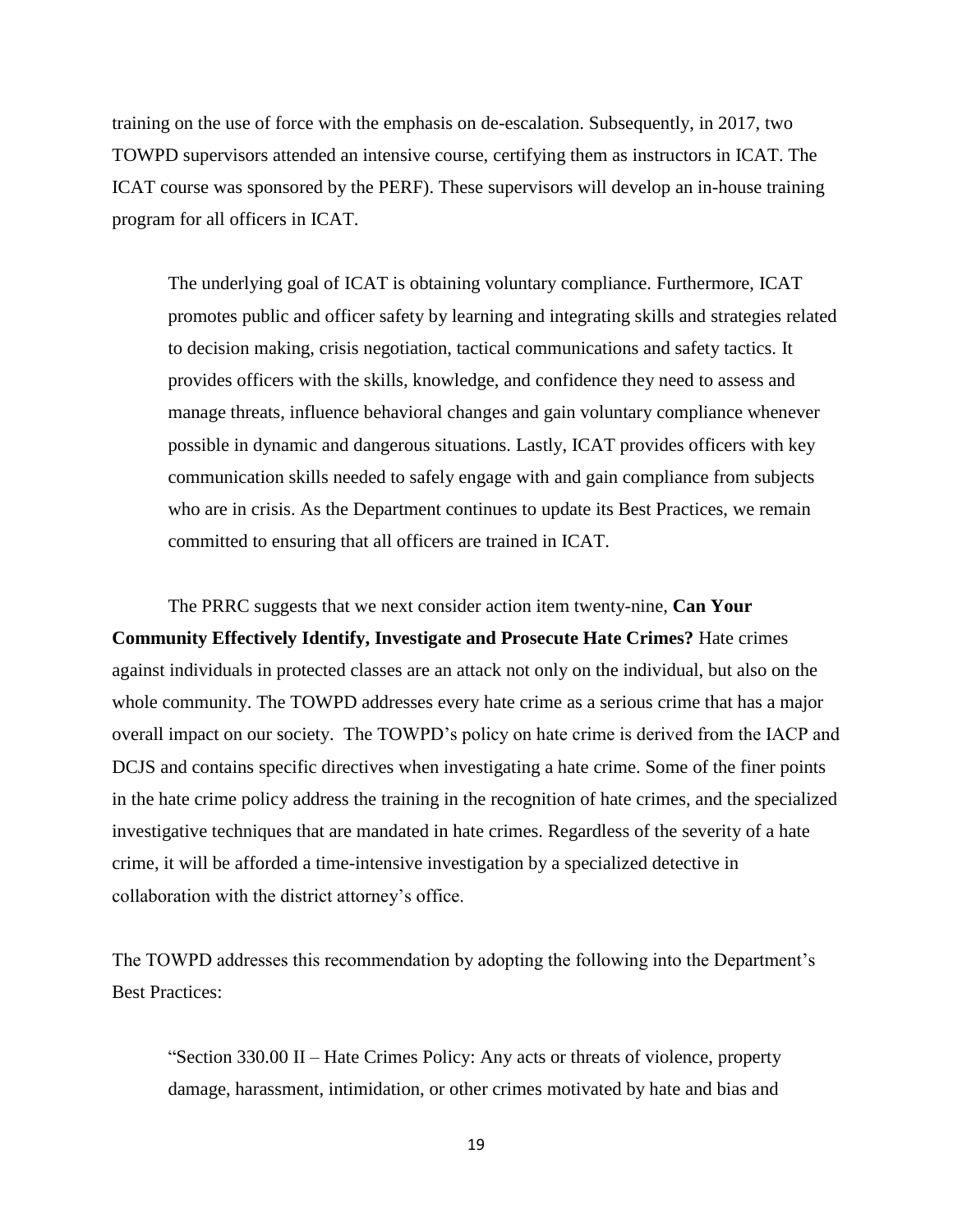designed to infringe upon the rights of individuals are viewed very seriously by this agency and will be given high priority. The TOWPD shall employ all necessary resources and vigorous law enforcement action to identify and arrest hate crime perpetrators. Also, recognizing the particular fears and distress typically suffered by victims, the potential for reprisal and escalation of violence, and the far-reaching negative consequences of these crimes on the community, the TOWPD shall be mindful of, and responsive to, the security concerns of victims and their families.

Additionally, the TOWPD shall develop a standard system for collecting, analyzing, and reporting incidents of crime that are, in whole or in part, directed against individuals because of race, religion, ethnicity, gender, sexual orientation, gender identity, or disability."

During the listening session we discussed action item thirty, **Community Outreach Plans.** The PRRC holds that a number of law enforcement agencies have developed plans for institutionalizing community engagement, i.e.: appointing community liaison officers, fostering police community partnerships, holding regular community meetings, and tracking and rewarding positive interactions between officers and community groups*.* Community engagement is imperative to forming trust between officers and the citizens in the neighborhoods they police. Here, the TOWPD remains committed to forming bonds with the community to continually recognize and address the evolving community needs. Here, we rely on our PCC who meets monthly and more often when issues arise. The PCC represents different neighborhoods and brings varying insight of community needs. Annually, the TOWPD along with the PCC participates in the National Night Out which is sponsored by local businesses and gives the opportunity for community members to interact with our police officers on a personal level to open the lines of communication and ultimately establish trust and partnerships. Additionally, the PCC recognizes an officer each quarter for outstanding community performance. When the occasion exists, the TOWPD holds recognition ceremonies to highly notable interactions between members of the public and the department. Thus, the TOWPD has already adopted action item thirty.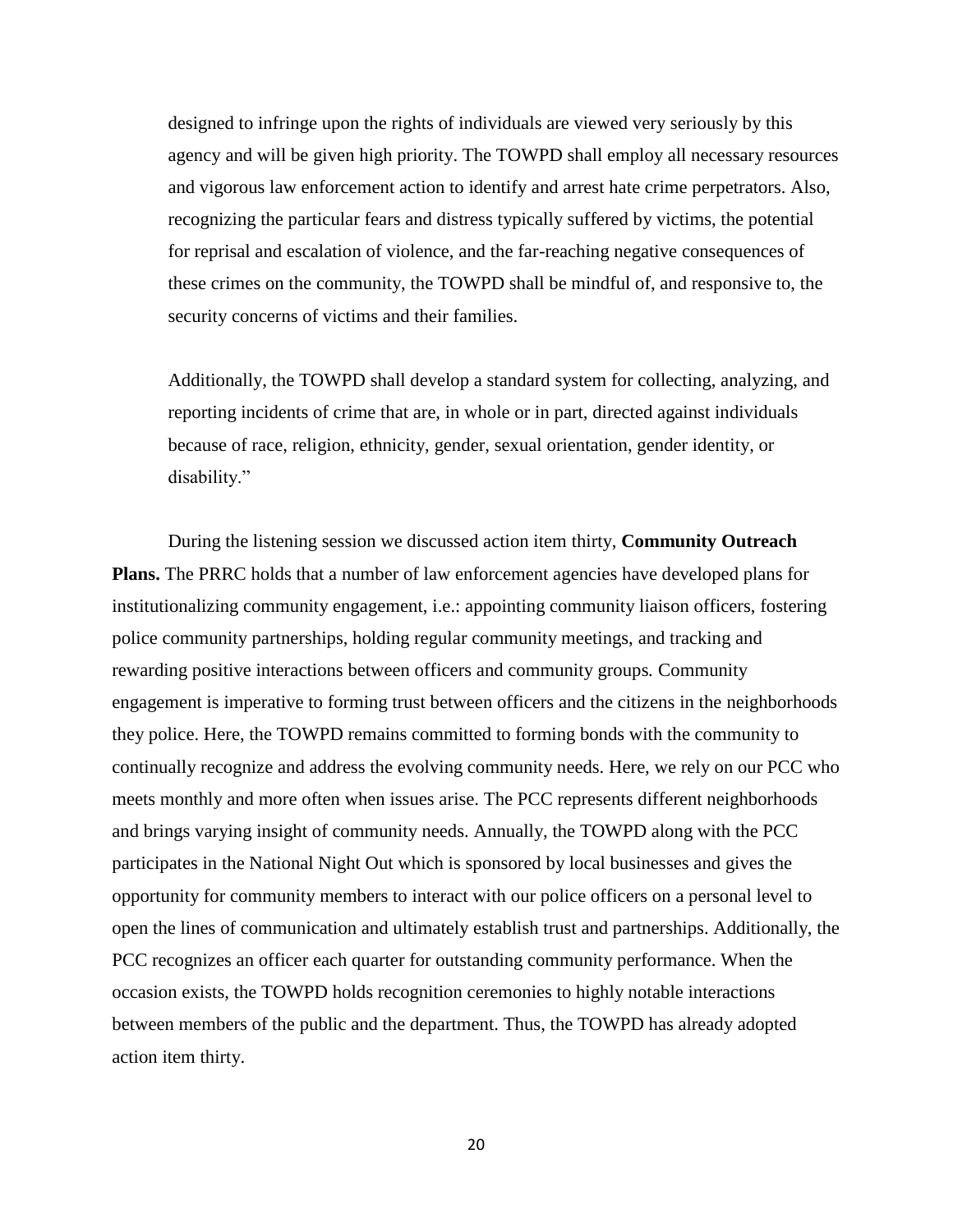The PRRC suggests that we consider action item thirty-one, **Citizen Advisory Boards and Committees**. A community advisory board/committee is a group that meets regularly to provide advice and perspectives to executive staff in law enforcement agencies. Membership should reflect and represent the different voices and needs within the community, specifically that a board should be as diverse as the community in which it functions. In addition to what has been discussed under action item thirty-two, below, the TOWPD, in conjunction with the PCC, holds special meetings with neighborhood groups or individuals as circumstances dictate. Overall, during both the Community Council Meetings and each special meeting, one of our goals is to identify stakeholders and diverse community concerns, then establish recommendations that can be adopted into the TOWPD's policies. Consequently, the TOWPD will continue to seek input from the community regarding police policies and community needs.

Next we discussed action item thirty-two, **Partnership with Community Organizations and Faith Communities.** The PRRC holds that it is important to work within the community in order to build trust and nurture legitimacy. Additionally, the PRRC cites how some communities have developed Police Athletic Leagues which provide an opportunity for the police to engage with the youth in the community and build enduring beneficial relationships. The TOWPD is committed to such partnerships with community groups as evidenced by our establishment of the Police Youth Coalition, referenced above under action item five. Additionally, we remain committed to maintaining our partnerships with Faith-based groups. For example, for years we have partnered with Transformation Reform Church on events, including, among others, "Trunk or Treat." Most recently, the TOWPD partnered with the Wallkill East Rotary on a coat drive that provided hundreds of coats to community members.

We next considered action item thirty-three, **Partnering with Students and Schools.** Adopt-a-school programs are designed to have students engage with officers in a relaxed, nonadversarial fashion, fostering positive connections that carry through the students' academic and personal lives, into adulthood.

The TOWPD addresses this recommendation by adopting the following into the Department's Best Practices: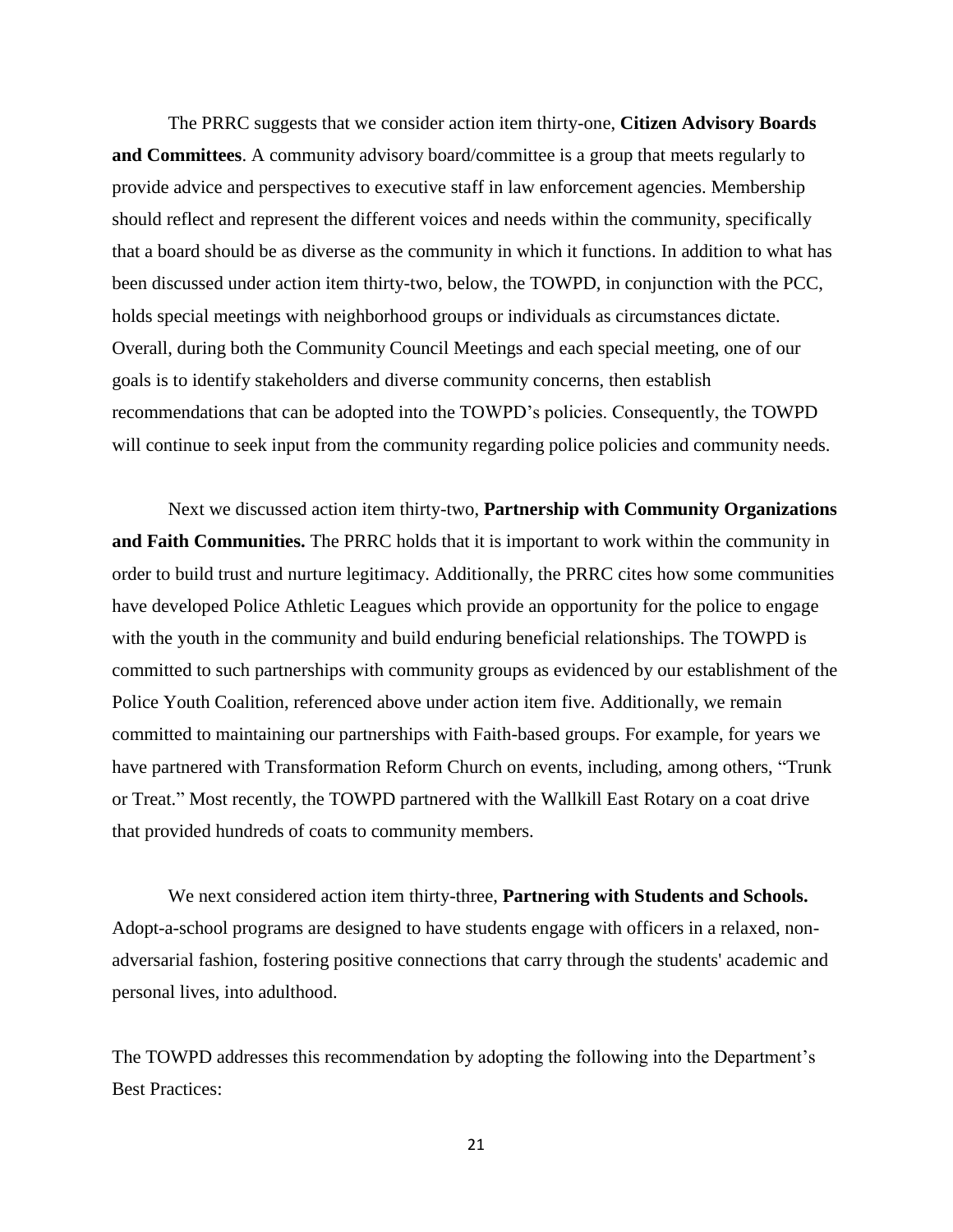"Section 425.00 School Resource Officer, II School Resources Officer Goals and Objectives, A: The Town of Wallkill Police Department's School Resource Officer Detail intends to provide law enforcement services and law-related education to the designated schools within the School District. The SRO officers also act as liaisons between the schools, the community and the Police Department, as well as various agencies such as Child Protective Services, Youth and Family Services, the Juvenile Probation Department, and other intervention and counseling resources. Some goals and objectives are: 1. To provide a police presence in the District in order to promote an atmosphere of enhanced school safety for faculty, staff, students and parents in the District, so that teachers can teach and students can learn; 2. Increase student awareness about crime prevention, internet safety, conflict resolution, violence prevention, restorative justice and peer mediation; 3. Interact with students in a setting that builds self-esteem and trust and reinforces the police as role models; 4. Interact with students, faculty, community, parents, and civic leaders to promote positive relations; 5. Serve as a resource for the students, teachers, and parents. Serve as a resource to students who are victims and suspects of unlawful or harmful activity in order to deter and protect them from further harm. Act as an intermediary between students and parents if necessary, or requested; 6. Partner with the faculty and administrative team to teach the importance of good safety practices, skill building, and educational/academic lessons through various models; 7. Increase school faculty and staff awareness about policies and procedures for preventing/responding to incidents of violence and other threats to school safety; 8. Provide an active law enforcement figure on campus to deal with law and safety/public order issues as required. Take appropriate enforcement action when necessary."

During the second listening session we considered action item thirty-four, **Police-Community Reconciliation.** The goal is to strengthen and build a community belief that law enforcement is a trustworthy partner with which it can collaborate in achieving public safety. In addition to what has been presented, the TOWPD continues to have a policy where any member of the public can meet with the police administration regarding any issues, especially those affecting the trust in the police.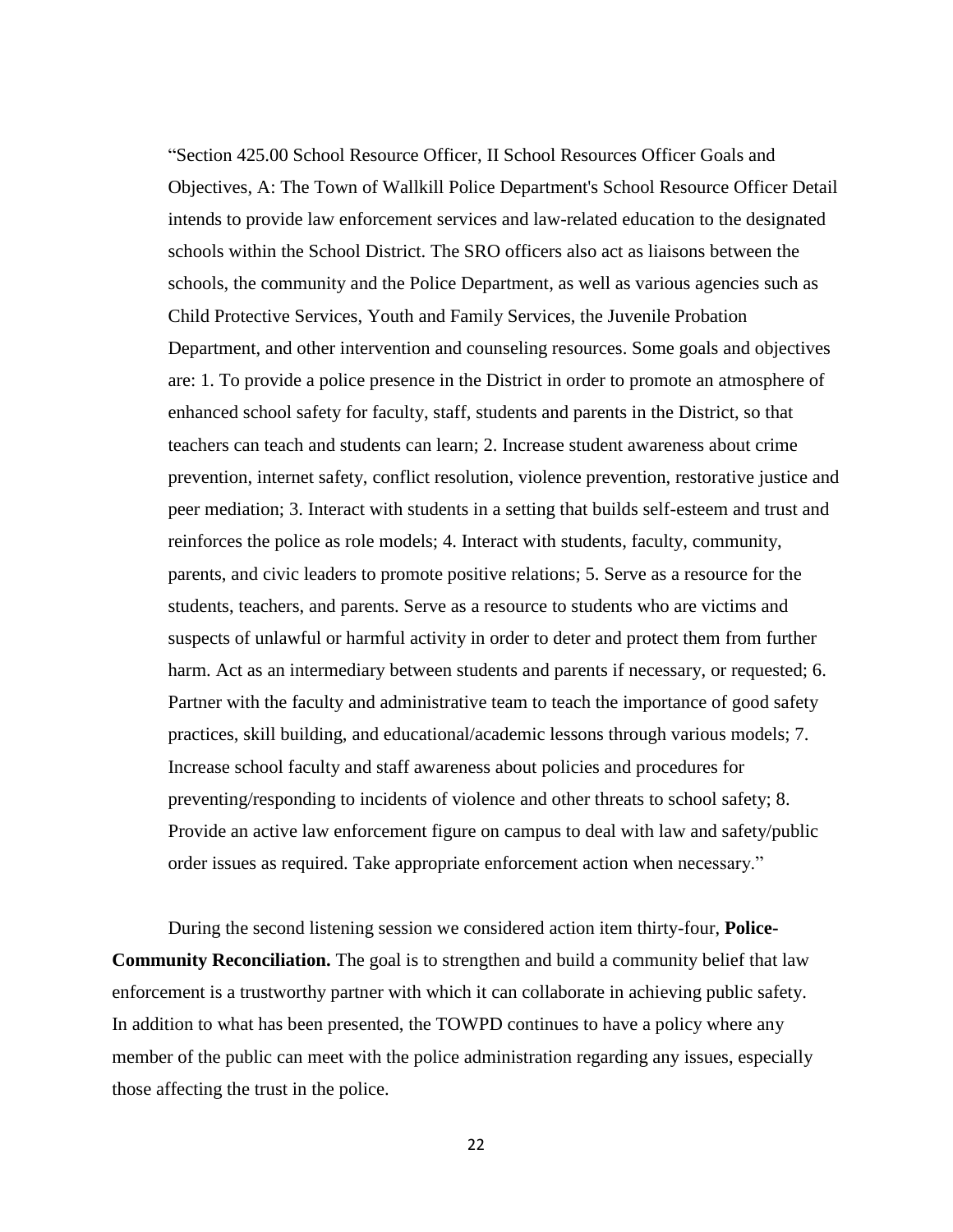The PRRC next suggested that we consider action item thirty-five, **Attention to Marginalized Communities.** The PRRC recommends that law enforcement agencies may need to devote special training and management that is attentive to the needs of marginalized communities. The TOWPD is committed to this recommendation as evidenced by the following examples. The TOWPD works in conjunction with the Orange County Division of Emergency Communications to ensure that interpretation services are always available. Furthermore, the TOWPD pledges to work with experts and members of the disabilities community to create training programs that educate officers to identify and work with disabled community members. Prior to COVID-19, the TOWPD had arranged to have the Orange County Human Rights Executive Director, Inaudy Esposito, conduct workshops with police officers. The workshops included, among others, "Cultural Competence: Beyond the Buzzword," and "Diversity and Inclusion: Creating Inclusive Spaces." Those workshops will be held during 2021.

Lastly, to begin to bridge the gap between immigrant communities and law enforcement the TOWPD will adopt the following into the Department's Best Practices:

"Section 350.00 Immigration, II Purpose: To encourage crime reporting and cooperation in the investigation of criminal activity, all individuals, regardless of their immigration status, must feel secure that contacting or being addressed by members of law enforcement will not automatically lead to immigration inquiry and/or deportation. While it may be necessary to determine the identity of a victim or witness, members shall treat all individuals equally and not in any way that would violate the United States or New York State constitutions."

and

"Section 350.00 Immigration, VII Information Sharing: The TOWPD is in compliance with the New York State Green Light Law which prohibits any member to share information received from the New York State Department of Motor Vehicles with Immigration and Customs Enforcement (ICE) or Customs and Border Protection (CBP)."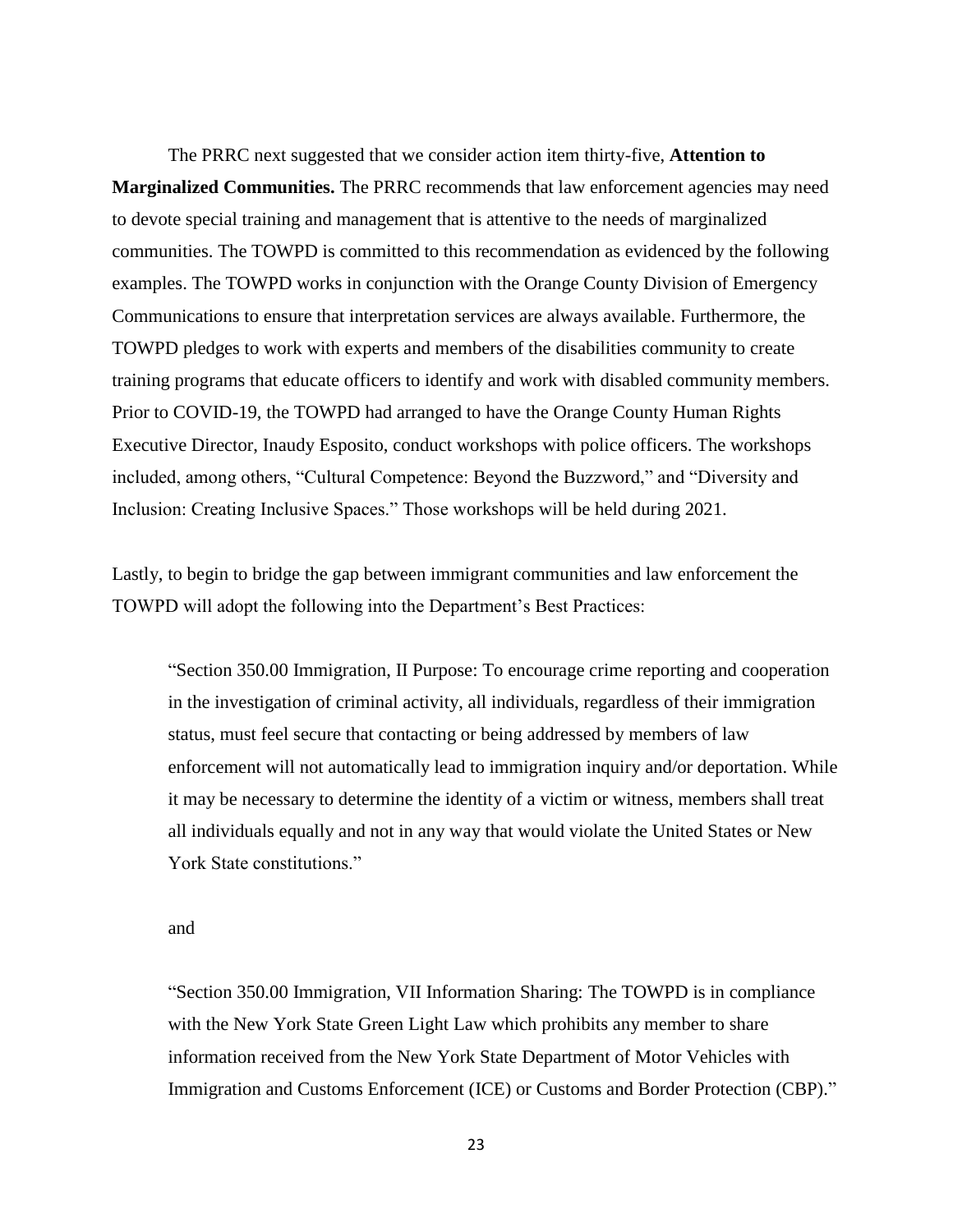We next considered action item thirty-six, **Involving Youth in Discussions on the Role of Law Enforcement Agencies.** The PRRC holds that, creating avenues to reach youth, such as youth leadership councils, can assist law enforcement in building trust and forming relationships within the greater community. Accordingly, the Police Department Community Council and the Youth Coalition will explore the feasibility of having youth actively participate as a member of the Community Council.

The PRRC explores **Leadership and Culture** under action item thirty-seven. The PRRC states that the process of selecting Chief of Police, as well as other department leaders, should be based upon the characteristics and needs of the jurisdiction and should be structured in a manner that is legitimate and fair by including among other things, the consideration of a diverse group of candidates as well as the candidate's supportive views on police-community relations. The Town's Governing Body is committed to the foregoing. Additionally, the Governing Body values a residency requirement for its Police Chief. Accordingly, the Town is committed to having only a Town resident serve as Chief.

Action item thirty-eight, asks whether the **TOWPD Officer Evaluation Structure Helps Advance Our Policing Goals.** The PRRC suggests that jurisdictions may need to modify their COMPSTAT implementations and other incentive and promotion structures to ensure their officer evaluation metrics reduce crime and promote public safety while promoting larger reform goals including improved community relationships and police legitimacy. As pointed out above, under action item twelve, in 2016, the Department adopted a collaborative problem solving COMPSTAT model. Under this model, officers address community of life issues with a problem-solving approach. However, to date the TOWPD has not incorporated this community policing measure into officer performance evaluations. Accordingly, the TOWPD is committed to reforming its policy governing evaluations to include community policing measures into officer evaluations.

During the second listening session we considered, action item thirty-nine, **What Incentives Does Your Department Offer Officers to Advance Policing Goals?** Departments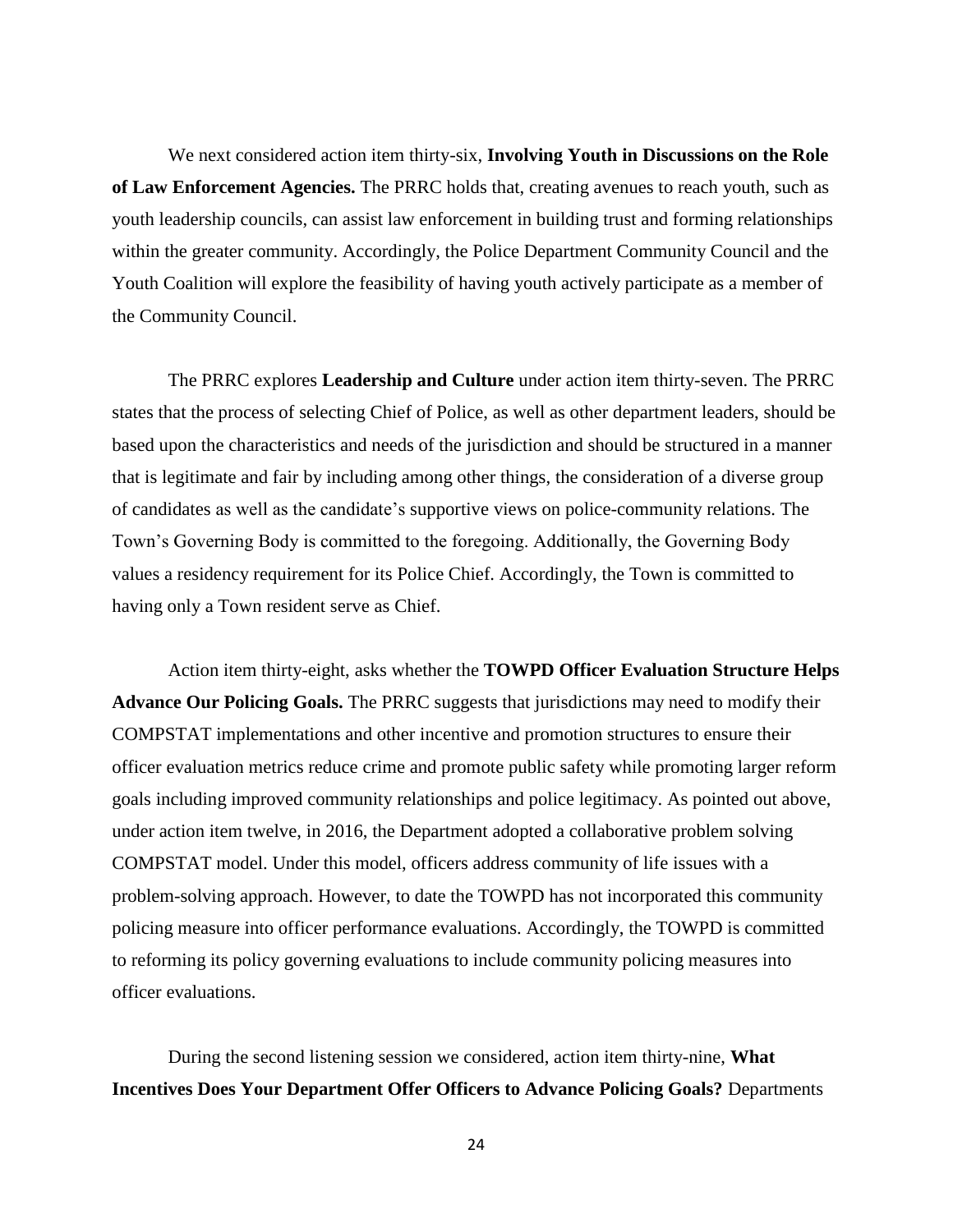may want to consider offering awards, prizes, or other recognition to officers who advance reform goals. As an example, the PRRC cites examples of departments that nominate officers for community policing awards. Here, the TOWPD and the PCC are committed to this recommendation as evidenced by the Community Council Officer of the Quarter Award indicated in action item thirty.

We next considered action item forty, **Does Your Hiring and Promotion Process Help Build an Effective and Diverse Leadership Team?** In addition to hiring based on diversity, promoting leaders within the department who reflect a broad range of diversity, including race, gender, sexual orientation, gender identity, language, life experiences, and cultural background, will improve understanding and effectiveness in policing and community relations. The TOWPD has strived for hiring diverse applicants. However, we have been constrained by New York State Civil Service Law. Under the law, except for specific cause, all new hires must be selected from the top three candidates on the civil service police officer list, based almost entirely by the grade they score. Historically, there are very few minority and woman candidates on the list. For years we have attempted, albeit unsuccessfully, to recruit more minorities to take the civil service exam. A stakeholder from one of our listening sessions committed to join our recruitment effort. We will remain committed to this effort.

Action item forty-one, asks **What is Your Strategy to Ensure That your Department's Cultural-norms and Informal Processes Reflect Your Formal Rules and Policies?** The PRRC holds that leadership must take an active role in demonstrating commitment to the values important to the department and the community. Here, the Chief regularly attends PCC meetings, Youth Coalition events and meetings, Town Board meetings and other public events to engage all segments of the community. Additionally, the Chief regularly engages with all Department staff to address the mission of the TOWPD. Furthermore, the TOWPD has been on the forefront of providing developmental training in progressive policies. For example, in 2016 Chief Hertman met Dr. Bryant Marks, a renowned expert on Implicit Bias Training, when both he and Dr. Marks were presenting the Final Report of The President's Task Force on 21<sup>st</sup> Century Policing to police chiefs at the White House. Consequently, in January of 2017, the Chief and the Governing Body entered into a contract for Dr. Marks to present Implicit Bias Training to the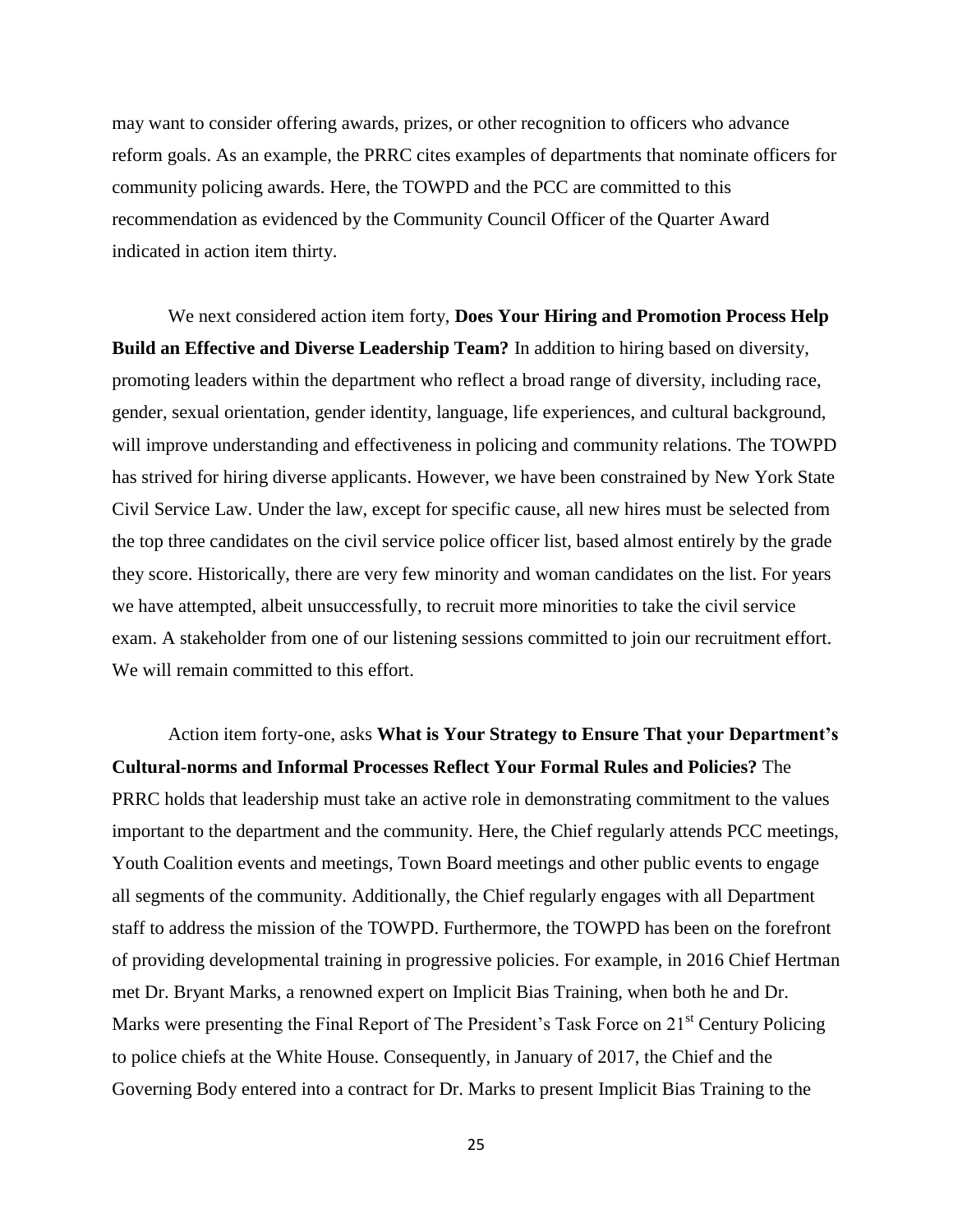entire Department. Furthermore, this training included members of the PCC. Nonetheless, the Department remains committed to adopting additional training in additional progressive policies.

During the second listening session we discussed action item forty-two, **When Should Officers be Required to Report Use of Force to Their Supervisor?** Governor Cuomo recently signed legislation requiring that law enforcement officers report all firearm discharges in circumstances where a person could have been injured, whether or not any injury occurred. Additionally, police departments should have clear policies regarding documenting the use of force*.*

The TOWPD addresses this recommendation by adopting the following into the Department's Best Practices:

"Section 215.00 Use of Force, XI. Reporting & Review The Use of Force:

A. For reporting purposes, Executive Law 837-t requires police to report any occurrence in which a police officer employs use of force as listed below: 1. When an officer engages in conduct which results in the death or serious bodily injury of another person. Serious bodily injury is defined as bodily injury that involves a substantial risk of death, unconsciousness, protracted and obvious disfigurement, or protracted loss or impairment of the function of a bodily member, organ, or mental faculty. 2. When one of the following is initiated by an officer: (a) Brandishes, uses or discharges a firearm at or in the direction of another person; (b) Displays, uses or deploys a chemical agent, including, but not limited to, oleoresin capsicum, pepper spray or tear gas; (c) Brandishes, uses or deploys an impact weapon, including, but not limited to, a baton or billy; (d) Brandishes, uses or deploys an electronic control weapon, including, but not limited to, an electronic stun gun, flash bomb, or long range acoustic device, (e) Incidents that result in a complaint of pain from the suspect (except minor discomfort complaints from compliant handcuffing) or physical injury to the suspect.

C. Members involved in use of force incidents as described above shall notify their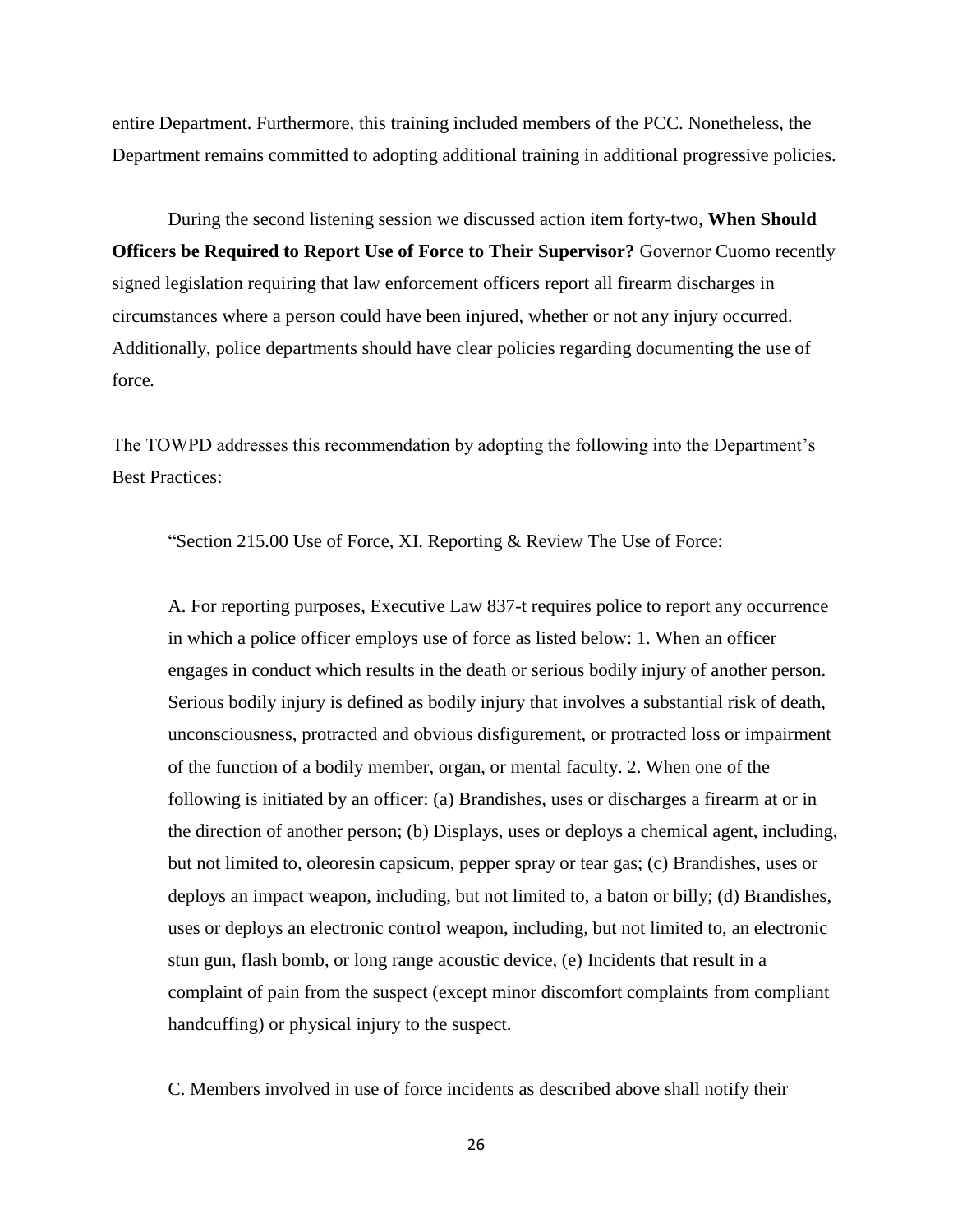supervisor as soon as practicable and shall complete a departmental Use of Force Report (App 1215.1).

D. When a Use of Force Report Form (App 1215.1) is completed, a copy must be placed in the case file and the original submitted to the Department Use of Force Instructor. An entry must be made in the Use of Force Log by the Supervising Officer and corresponding number shall be entered on the form.

E. It will be the responsibility of the Supervisor to review the Use of Force Report Form and forward the incident information to NYS DCJS in accordance with Executive Law 837-t."

We will share this policy with stakeholders.

The PRRC suggests that we consider action item forty-three, **What Internal Review is Required After a Use of Force?** Multiple levels of supervisory review can ensure that all supervisors carefully review use of force reports because they will receive scrutiny from their own supervisors. According to a 2019 report "New Era of Public Safety," (Police Reform and Reinvention Collaborative, 2020, p.57), all uses of force should be reviewed.

The TOWPD addresses this recommendation by adopting the following into the Department's Best Practices:

"Section 215.00 Use of Force, XII. Procedures for Investigating Use of Force Incidents:

A. Where practicable, a supervisor should respond to the scene to begin the preliminary force investigation. (1) A supervisor that is made aware of a force incident shall ensure the completion of a Use of Force Report by all officers engaging in reportable use of force and, to the extent practical, make a record of all officers present.

B. Photographs should be taken which sufficiently document any injuries or lack thereof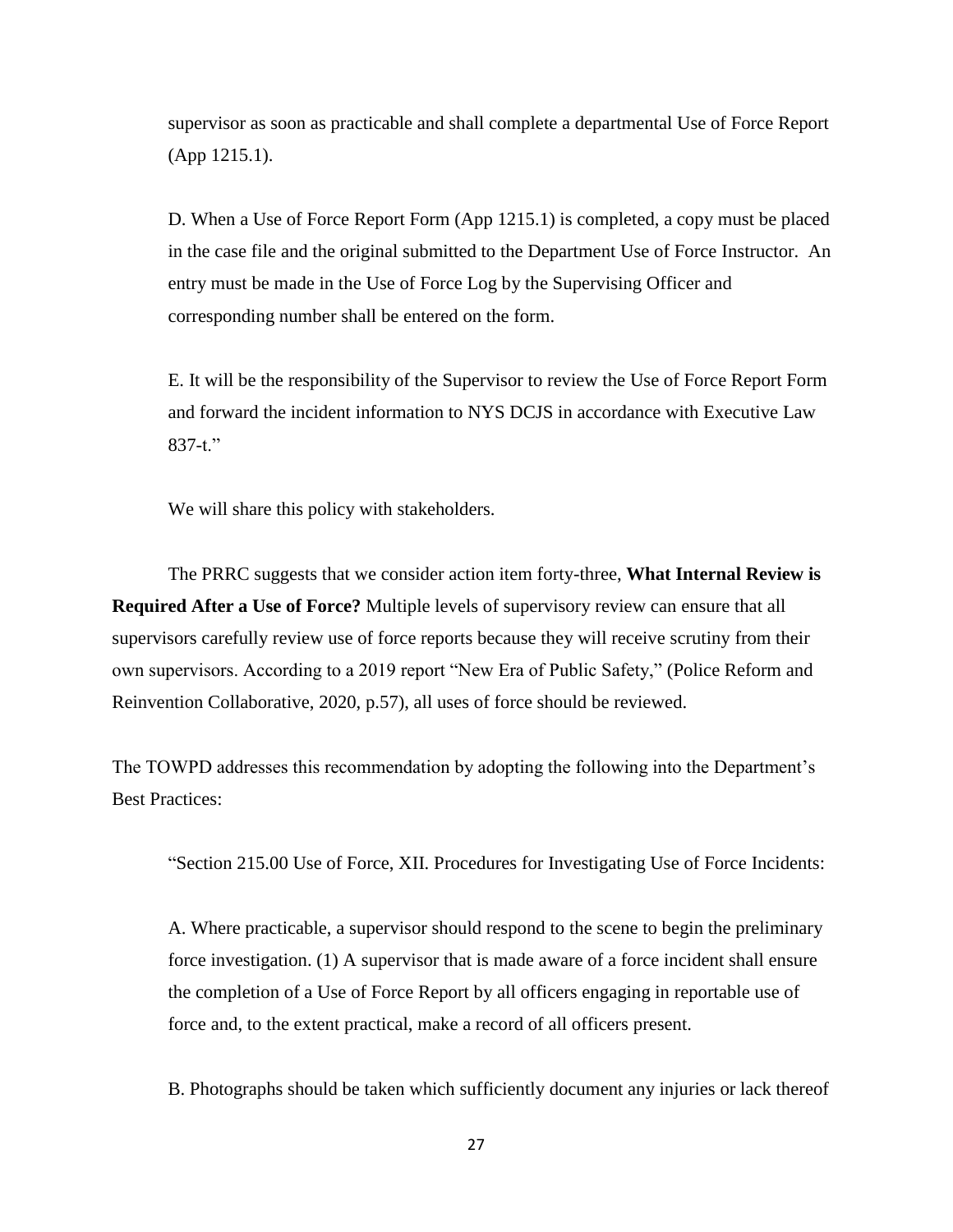to officers or suspects, when practical.

C. A Supervisor must complete a Supervisor Use of Force (App 1215.3) and forward such form to the Chief of Police or Designee, if: (1) He/She believes the officer's force was used inconsistent with Department Policy, (2) Any injury is incurred by an officer(s), suspect(s) and/or bystander(s).

D. The Chief of Police or designee will review the supervisor's report and/or any Officer Use of Force Report Form and may conduct an investigation."

We next considered action item forty-four**, Does Your Department Review Officers' Use of Force and/or Misconduct During Performance Reviews?** Regular attention by supervisors to officers' use of force may promote adherence to departmental policy. Currently, the TOWPD policy dictates that substantiated use of force complaints against officers are included in their performance evaluation. As the TOWPD continues to amend its policies, the practice of including substantiated complaints in performance evaluations will continue.

Action item forty-five asks, **Does Your Department Use External, Independent Reviewers to Examine Uses of Force or Misconduct?** Impartiality is one of the four pillars of procedural justice and could help instill confidence in determinations regarding potential abuse of force or other misconduct. Here, the Governing Body has oversight in reviewing excessive use of force by an officer and all misconduct by officers. Currently, the Chief and the Governing Body meet on a quarterly and cumulative basis to review the Early Warning System Report, discussed below under action item forty-six, which includes, among other things, all discipline and complaints. However, the EWS currently lacks the number of total cases where an officer used force, including justified cases. Consequently, going forward this statistic will be included in future EWS reports.

 During the second listening session, we considered action item forty-six, **Does Your Department Leverage Early Intervention Systems (EIS) to prevent problematic behavior?**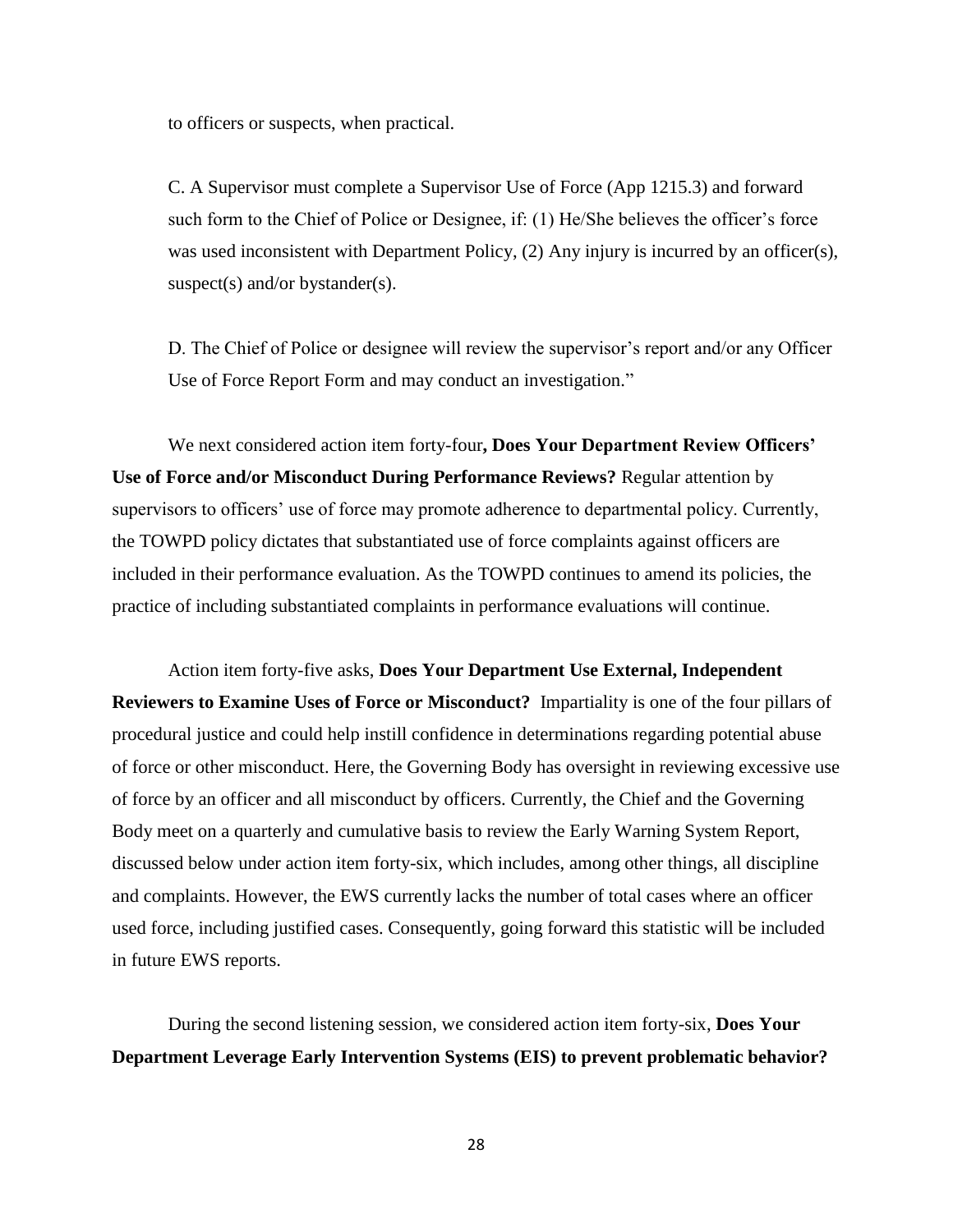An EIS is a system that electronically tracks officer performance in an attempt to identify abnormal patterns indicative of problematic behavior. In July of 2002, the Chief developed and adopted the EWS. The EWS report includes, among other things, officer complaints, disciplinary history, sick and emergency leave usage and below standard evaluations rankings. Here, in cases where officers meet a pre-determined threshold, the officer is referred to early intervention services, consisting of specified training and/or counseling. The Town is committed to its longstanding history of using the EWS to address issues. As mentioned in action item, forty-six, future EWS reports will include the number of cases that an officer has used force on a quarterly and cumulatively basis.

The PRRC suggests that under action item forty-seven, we **Consider Reviewing "Sentinel" or "Near-miss" Events. Does the Department Respond to Questionable Uses of Force with Non-punitive Measures Designed to Improve Officer Performance?** The Final Report of the President's Task Force on 21<sup>st</sup> Century Policing recommended that law enforcement entities review "sentinel" or "near miss" events (Police Reform and Reinvention Collaborative, 2020, p.59). Sentinel review consists of non-punitive peer review of critical incidents that resulted in, or could have potentially resulted in undesirable outcomes. The TOWPD shall develop guidelines for sentinel and near-miss events. Subsequently, we will share the policy with stakeholders.

We next considered action item forty-eight, **What Does Your Department Expect of Officers Who Know of Misconduct by Another Officer?** Within some law enforcement agencies, such as the New York State Police, there is an obligation to report the misconduct of another trooper. The PRRC suggests that such a policy include and anti-retaliation policy. We are asked to consider whether the Department should accept anonymous complaints from personnel. The TOWPD is committed to adopting a policy that requires personnel to report misconduct. Clearly that policy should include an anti-retaliation provision. Currently, the TOWPD website accepts anonymous complaints against personnel. The TOWPD will share the policy with stakeholders.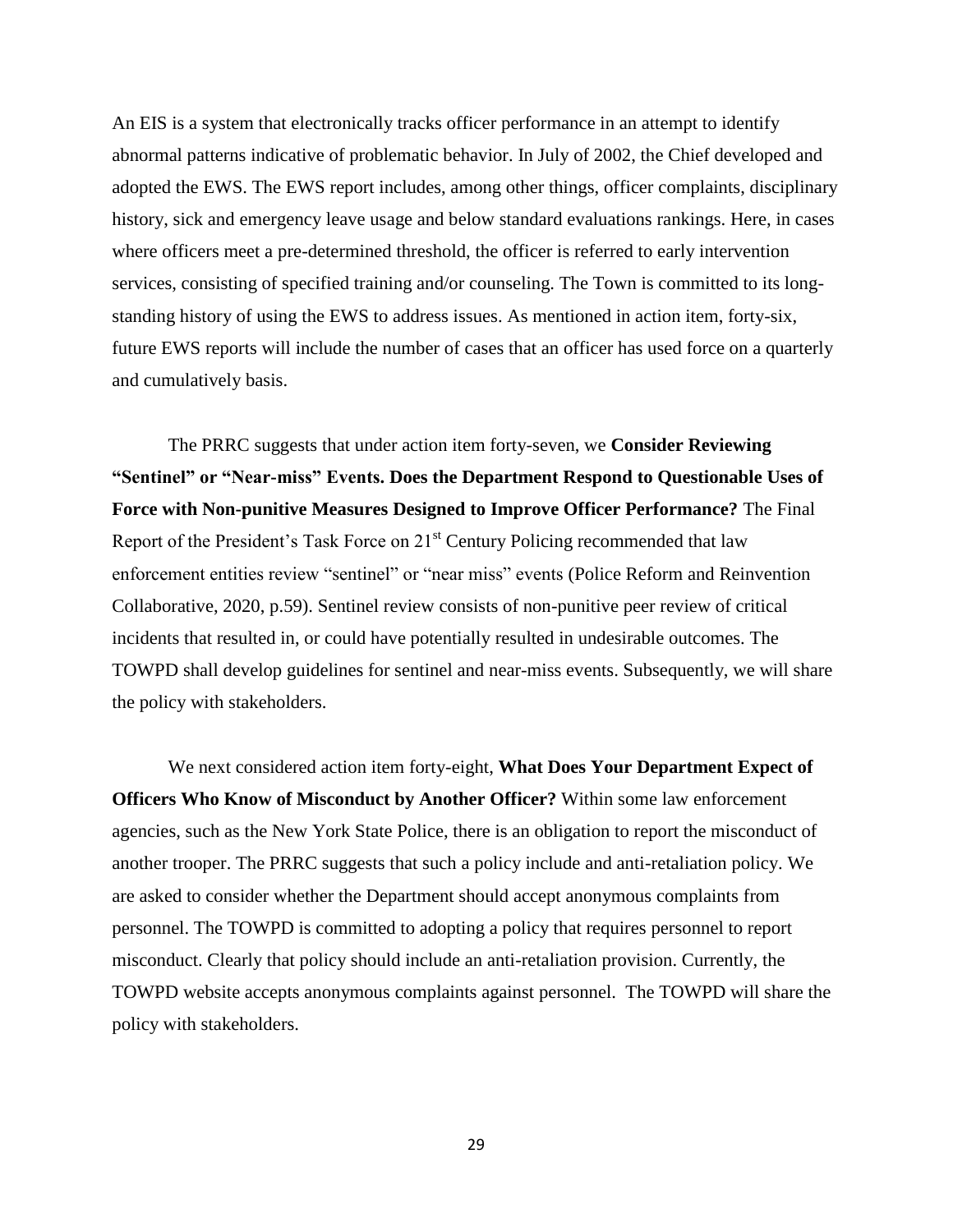Action item forty-nine asks, **Does the Department Have a Clear and Transparent Process for Investigating Reports of Misconduct?** Misconduct investigations must ensure both community trust in the department and fairness to officers. For the past eighteen years, the TOWPD has a robust system that accepts all complaints made against personnel. The TOWPD regularly informs the public how to file complaints during public meetings. Under our policy, citizens can report complaints against Department members in a number of ways. First, the Department maintains a well-advertised complaint hotline. Additionally, citizens can file complaints online through the Department's website. Furthermore, complaints can be reported to the shift supervisor, in person or by telephone. All options allow citizens to file complaints anonymously. Lastly, the Department has an appropriate timetable to complete the investigations and report the Results to the Governing Body.

During the second listening session we considered action item fifty, **Does Your Department Respond to Officer Misconduct with Appropriate Disciplinary Measures?** Under this action item the issue is whether officers in this department believe that misconduct will result in appropriate discipline, or do they believe that it will be overlooked? The TOWPD has and remains committed to doling out appropriate discipline when circumstances warrant.

We next contemplated action item fifty-one, **What Procedures Are in Place to Ensure That Substantiated Complaints of Misconduct and Settlements or Adverse Verdicts in Lawsuits are Used to Reduce the Risk of Future Misconduct?** Review of misconduct and adverse legal actions can be helpful in evaluating a department's policing activities. The Department's EWS, action item forty-six, above, allows the Chief and the Governing Body to review substantiated complaints of misconduct. The Department and the Governing Body will need to identify what constitutes an adverse verdict in a civil suit to determine if they should be included in the EWS.

Under action item fifty-two, the PRRC asks **What Controls Are in Place to Ensure Impartiality When Reviewing Potential Misconduct or Complaints? When Appropriate, Are Cases Referred to Either the District Attorney or Another Prosecutor?** In 2015, Governor Cuomo issued Executive Order 147 requiring a special prosecutor's office within the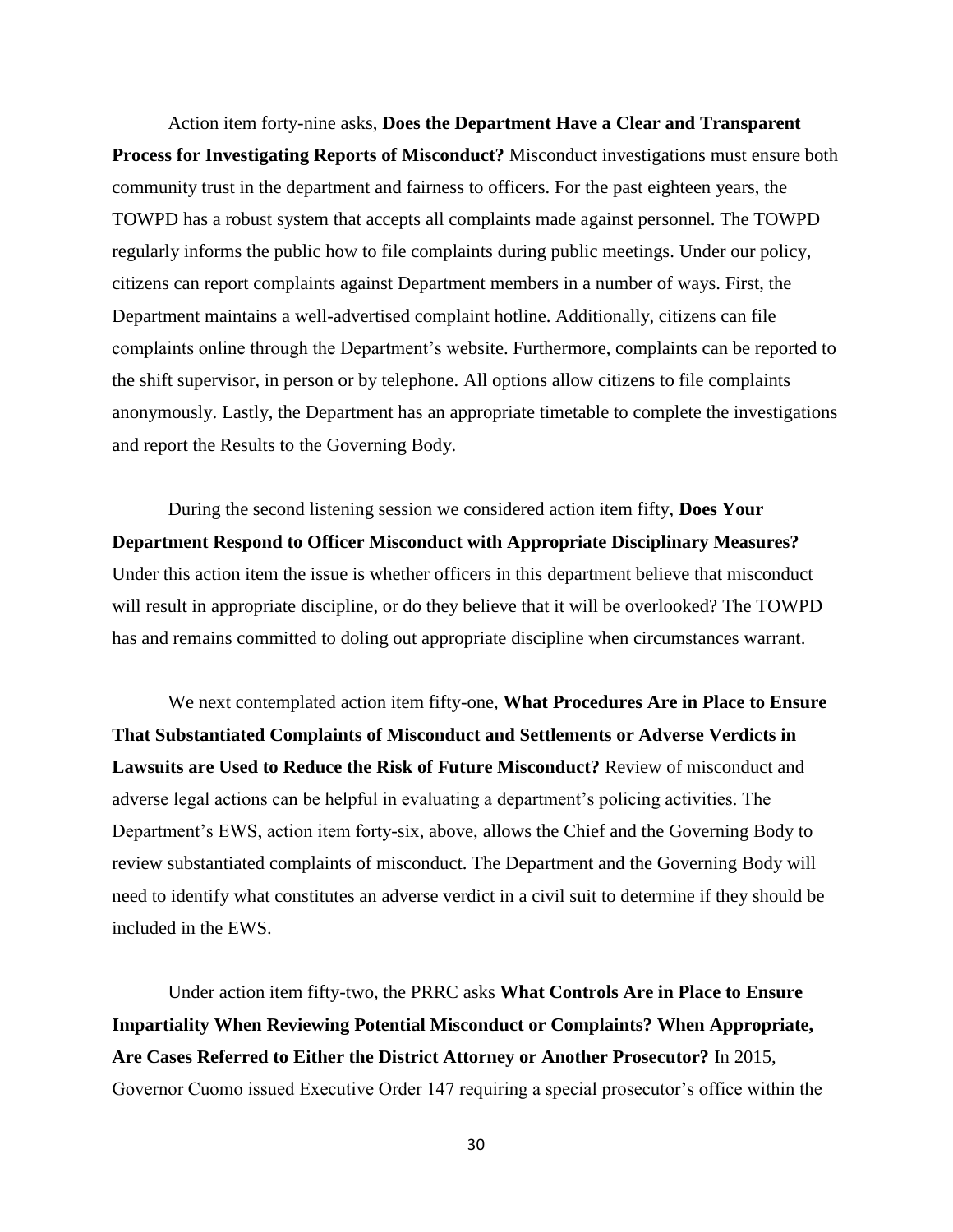Office of the Attorney General (hereinafter "Attorney General") to investigate homicides of unarmed citizens and prosecute when appropriate. The PRRC states that in light of the permanent working relationship between police departments and local district attorneys, excluding cases that must be referred to the Attorney General, how do we establish a disciplinary process that ensures that misconduct will be fairly and impartially reviewed? Here, the TOWPD consults with the Orange County District Attorney's Office when an allegation against a police officer includes a crime. Subsequently, if the Orange County District Attorney elects not to prosecute a case where the TOWPD finds misconduct, disciplinary action will be taken. As indicated in action items forty-five and forty-six above, the Governing Body reviews all disciplinary action on a quarterly and cumulative basis. Review of these cases by the independently elected Governing Body ensures that misconduct will be fairly and impartially reviewed.

The PRRC suggests, under action item fifty-three, that we ask **Whether Our Department Expects Leaders and Officers to Uphold the Department's Values and Culture When Off-duty?** The PRRC holds that behavior of officers when they are off-duty can reinforce a lack of trust in police officers and the justice system as a whole. The PRRC acknowledges that we cannot control the behavior of officers while they are off-duty. Nonetheless, the TOWPD should consider measures that hold officers to certain standards of conduct even when they are out of uniform. Historically, in the few cases where it was warranted, the TOWPD has taken substantive disciplinary action against officers who had engaged in criminally activity while offduty.

Action item fifty-four asks **If or Should Your Department Have Some Form of Civilian Oversight Over Misconduct Investigations or Policy Reform?** The PRRC holds that many larger law enforcement agencies, including New York City, Chicago, and Baltimore, have civilian oversight panels. In some municipalities the entities have, among other things, the power to review internal investigations and impose discipline. Here, the Governing Body serves the role of civilian overseer of the TOWPD.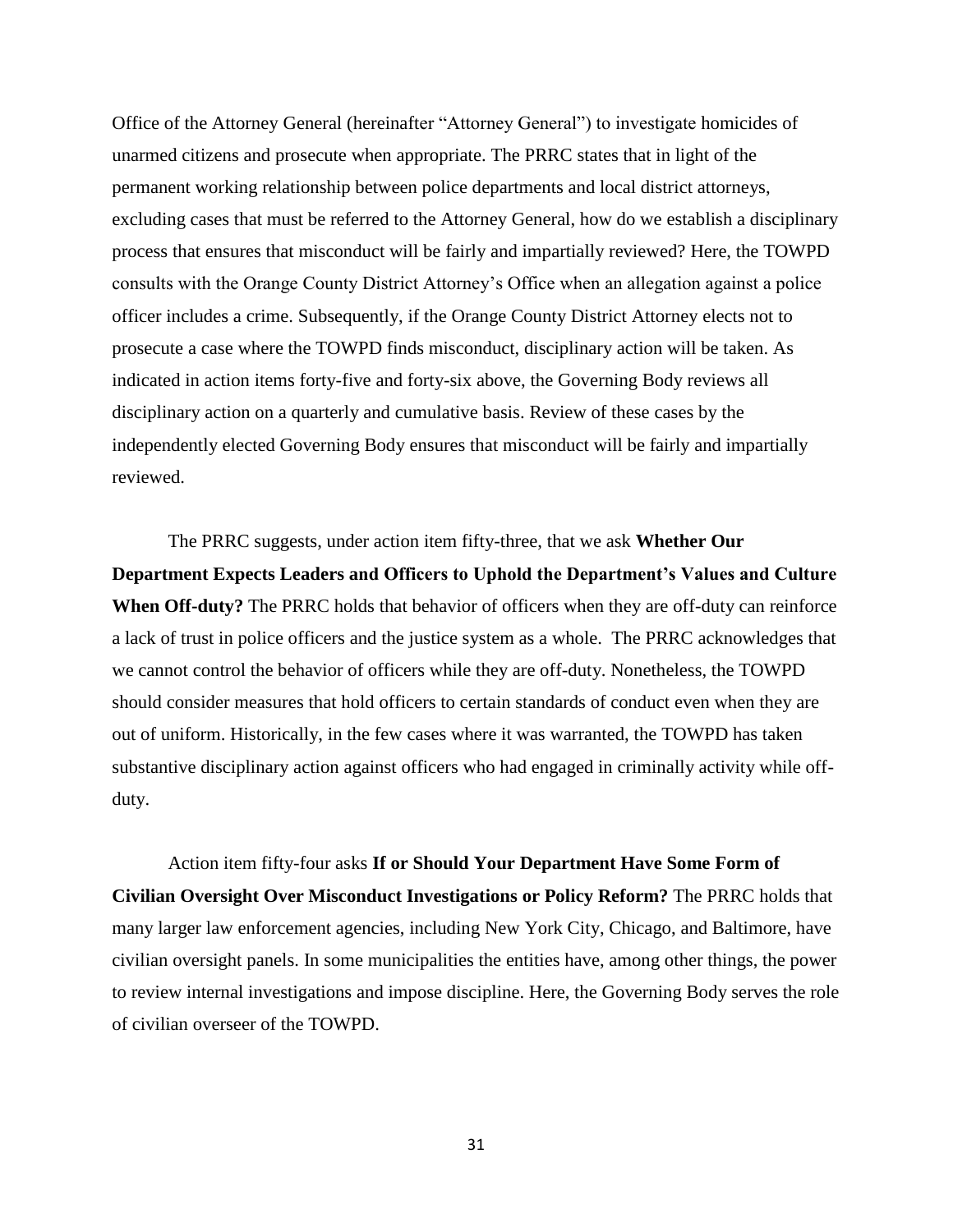During the second listening session, we explored action item fifty-five, **Is There an Easy, Accessible and Well-publicized Process for Members of the Public to Report Complaints About Police Misconduct?** The PRRC suggests that law enforcement agencies should consider various formats that allow the public the ability to file a complaint by, email, telephone, in-person and online. The PRRC goes on to suggest that law enforcement agencies should seek feedback on these processes through outreach to the public. As pointed out in action item forty-nine, above, the TOWPD publicly expresses its willingness to receive complaints through all of the suggested avenues. Nonetheless, the TOWPD will solicit feedback from stakeholders on ways to improve this process.

We next considered action item, fifty-six that asks, **Are Investigation Outcomes Reported to the Complainant? Are They Reported to the Public? Should the Department or the Citizen Complaint Review Entity, if any, Accept Anonymous Complaints?** Disclosing the outcome of investigations to complainants and the public increases transparency and can increase confidence in law enforcement. Here, the TOWPD sends complainants a letter advising them of the outcome when an investigation is conducted. During the monthly Police Department Community Council meetings, the Police Chief shares the number of complaints year-to-date and the number of complaints for previous years. The Chief also discusses trends observed in specific type of complaints. As previously indicated in action item forty-eight, above, the TOWPD accepts anonymous complaints.

Under action item fifty-seven the PRRC asks **If Our Local Legislature Engages in Formal Oversight of the Police Department? Should Any Changes be Made in the Legislature's Oversight Powers or Responsibilities?** This investigative authority allows legislatures to access more information regarding policing practices than the general public. Furthermore, if legislatures identify practices that pose concerns, they have the power to address those concerns through legislation. Here, the Governing Body has formal oversight of all hiring, discipline, and the adoption of all Department policies.

Action item fifty-eight asks: **Is the TOWPD Accredited by Any External Entity?**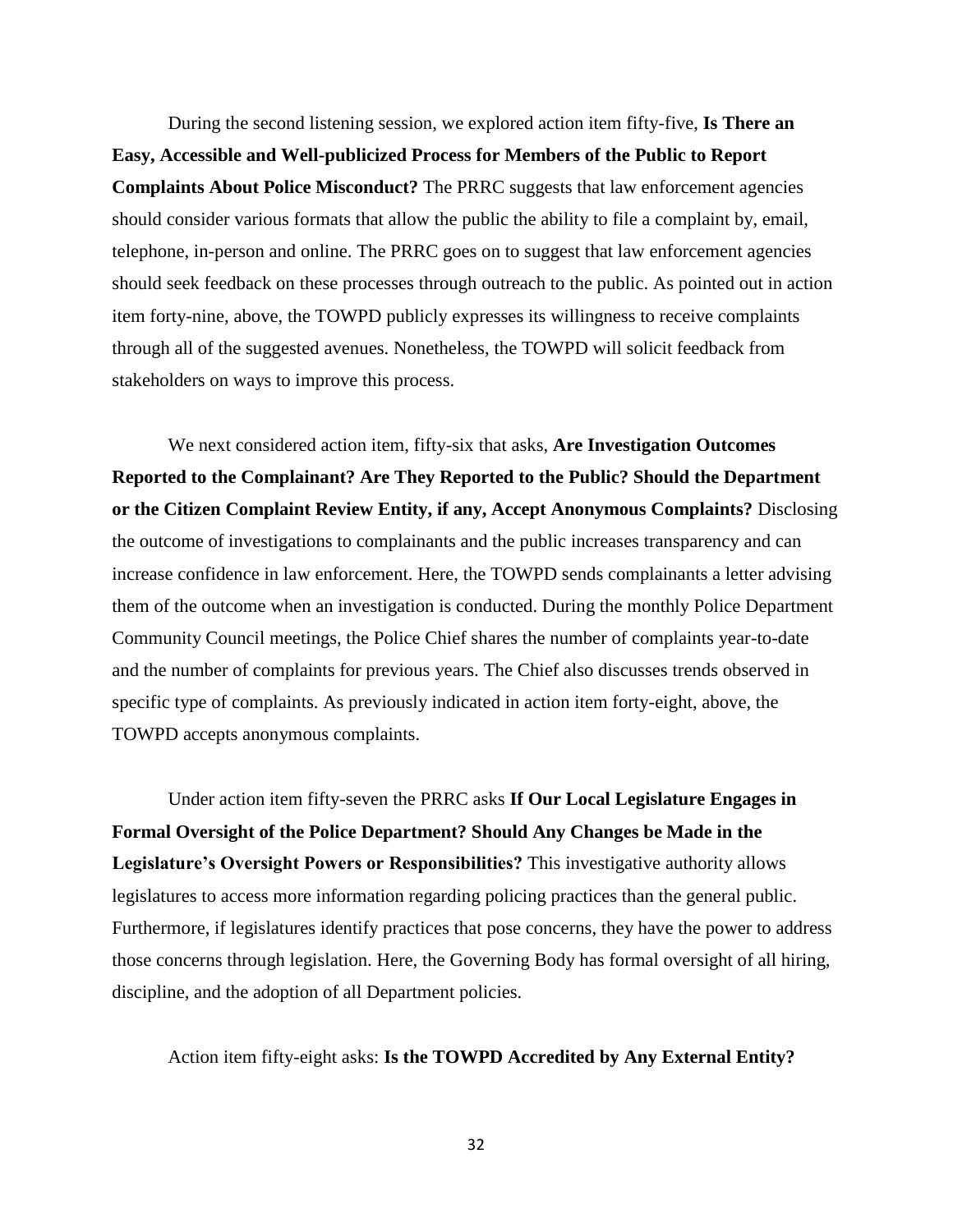Accreditation is a useful tool that enables external review of agency policies, procedures, and practices to improve the standards of a police department and quality of policing services. The DCJS administers the New York State Law Enforcement Accreditation Program, that provides stricter guidelines and guidance for police agencies to evaluate and improve overall performance in areas such as administration, training and operations standards. Subsequently, agencies must meet minimum standards that promote a high degree of professionalism and confidence. The TOWPD and the Governing Body will explore the accreditation process.

 During the second listening session we contemplated action item fifty-nine, **Does Your Police Department Do an Annual Community Survey to Track Level of Trust?** An annual survey that measures the community's level of trust in the police department, the community's view on the effectiveness of certain policing strategies, as well as one that collects any negative feedback may be a helpful tool in gauging the community's satisfaction with the police department. Currently, the Department regularly solicits feedback from the community during PCC meetings. Nonetheless, the TOWPD is open to considering the use of community surveys.

We next considered action item sixty, **What Police Incident and Complaint Data Should be Collected? What Data Should be Available to the Public?** The PRRC holds that Local law enforcement data increases transparency by providing a snapshot of police conduct. Collection of police activity data can be useful to evaluate if policing practices are effective, ensure compliance with the law, and identify potential biases and disparities. Among other things, the PRRC cites examples of municipalities that have adopted laws that require the collection and dissemination of stop data regarding traffic and pedestrian stops. The PRRC goes on to state that the analysis of stop data can be an indicator as to the effectiveness of policing and/or identify potential biases or disparate impact. Here, the TOWPD agrees with this belief as evidenced by our adoption of the PDI, detailed under action item fifteen, above. Additionally, as outlined in action item fifty-six, above, during monthly Community Council meetings, the Police Chief regularly reports the number of civilian complaints against Department personnel. Lastly, the data is analyzed on a quarterly and cumulative basis by the Chief and the Governing Body, during their review of the EWS, discussed above in action item forty-six.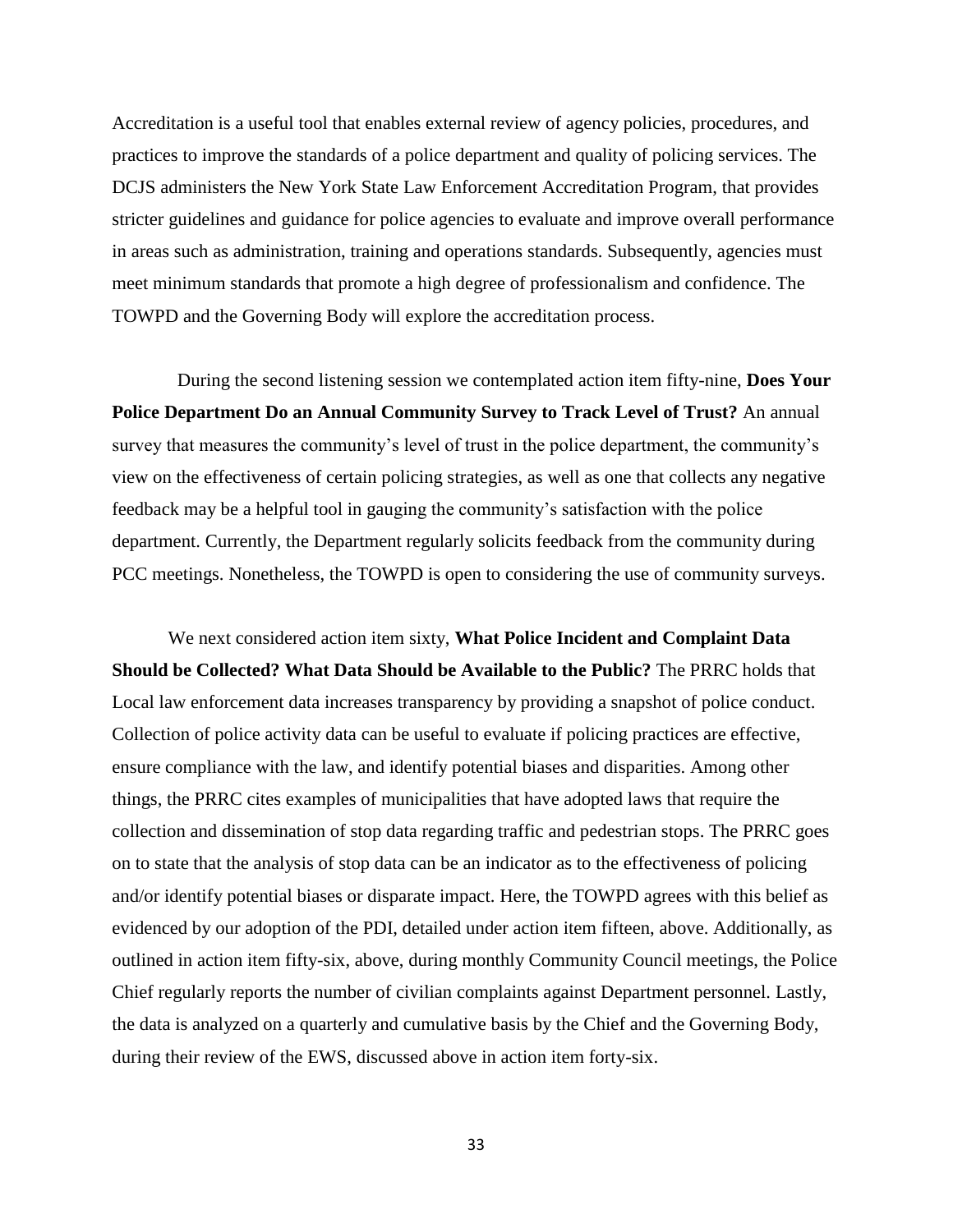The PRRC asks us to consider action item sixty-one, **How Should Your Law Enforcement Agency Leverage Data to Drive Policing Strategies?** The PRRC posits that data collection and utilization can be enhanced by employing crime analysts to inform decisionmaking and support policing operations. As indicated under action item one, above, the TOWPD does not use data to shape decisions on resource allocation. Instead, under the TOWPD collaborative model, personnel deployment is based on public complaints. The PRRC also suggests that the TOWPD consider partnering with the Orange County Crime Analysis Center (hereinafter "CAC") which can assist with data-driven and intelligence-led policing efforts, as well as providing specific investigatory support. The TOWPD supports this proposal as evidenced by ongoing relationship we have established over one year ago with the CAC. The TOWPD will draft a policy governing this relationship and share it with stakeholders.

Under action item sixty-two the PRRC suggests we contemplate, **How Can Your Police Department Make its Policies and Procedures More Transparent? Does Your Department Have Comprehensive Policies and Procedures in Place to Address Common and Controversial Forms of Police Activity?** We will continue to review and adopt policies that ensure transparency. Notwithstanding, the foregoing, the TOWPD will make all of its policies available online.

During the second listening session we considered action item sixty-three, **How Can Your Police Department Ensure Adequate Transparency in its Use of Automated Systems and "High-risk" Technologies?** The PRRC suggests that new technologies including biometric technologies, surveillance systems, unmanned aerial systems, data mining tools, geofencing tools, and resource allocation tools may provide significant value to police departments. The TOWPD does not currently use any of the aforementioned technologies. Nonetheless, if we adopt any of the aforementioned technologies, we will consider a special approach to establishing policies and procedures, including soliciting community input.

We next contemplated action item sixty-four, **Should Your Police Department Leverage Video Cameras to Ensure Law Enforcement Accountability and Increase Transparency?** The PRRC advances that in-car and body-worn cameras are frequently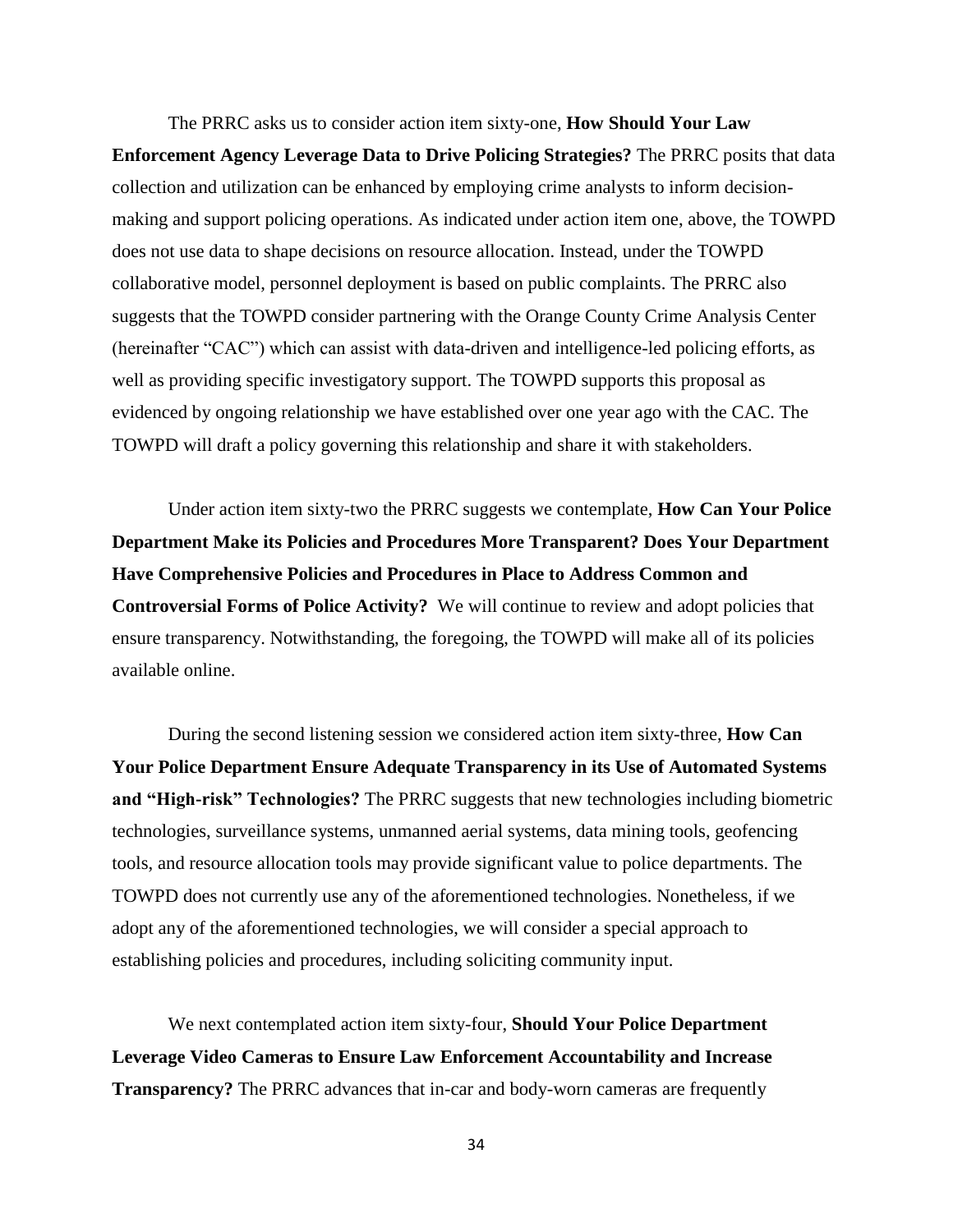recommended, and are mandated for some police forces, as monitoring mechanisms to ensure accountability. In 2001, the TOWPD adopted in-car video cameras. Subsequently, the Department has upgraded the system four times to the latest technology. The current cameras, installed two years ago, represent the latest technology available. Currently, video from the cameras is reviewed when there is an internal investigation. Additionally, each patrol sergeant is assigned to conduct an audit of randomly selected videos of different officers to review and evaluate performance.

The PRRC asks us to consider action item sixty-five, **Does Your Agency Reflect the Diversity of the Community it Serves?** President Obama's Task Force on 21st Century Policing recognized that diverse law enforcement agencies foster trust in the community<sup>5</sup>. The TOWPD shares employee demographics with the public via the PDI. A review of the data reveals that our workforce of law-enforcement officers is 82% White, 13% Hispanic and 4% African American. In contrast, the demographics of the community are, 57.8% White, 22.5% Hispanic, 16% African American, and 3.7% Asian. Here, the percentage of White and Hispanic officers in the TOWPD is not aligned with the racial makeup of the community we serve. As indicated in action item forty above, the TOWPD's efforts to recruit a more diversified workforce has been hampered by civil service law. Nonetheless, we are committed to unilaterally attempting to solicit more minority members of our community to participate in future police officer examinations.

Under action item sixty-six we considered **What are Ways in Which Your Agency Recruits Diverse Candidates that Better Represent the Demographics of the Communities You Serve?** Among other things, the PRRC suggests that we may attract a more diverse workforce by engaging in proactive and targeted community efforts. As pointed out in action item forty above, we remain committed to working alongside of stakeholders to recruit a more diverse workforce.

 $\overline{\phantom{a}}$ 

<sup>5</sup> Office of Community Oriented Policing Services. (2015). *The President's Task Force on 21st Century Policing Implementation Guide: Moving from Recommendations to Action*. Washington, DC: Office of Community Oriented Policing Services.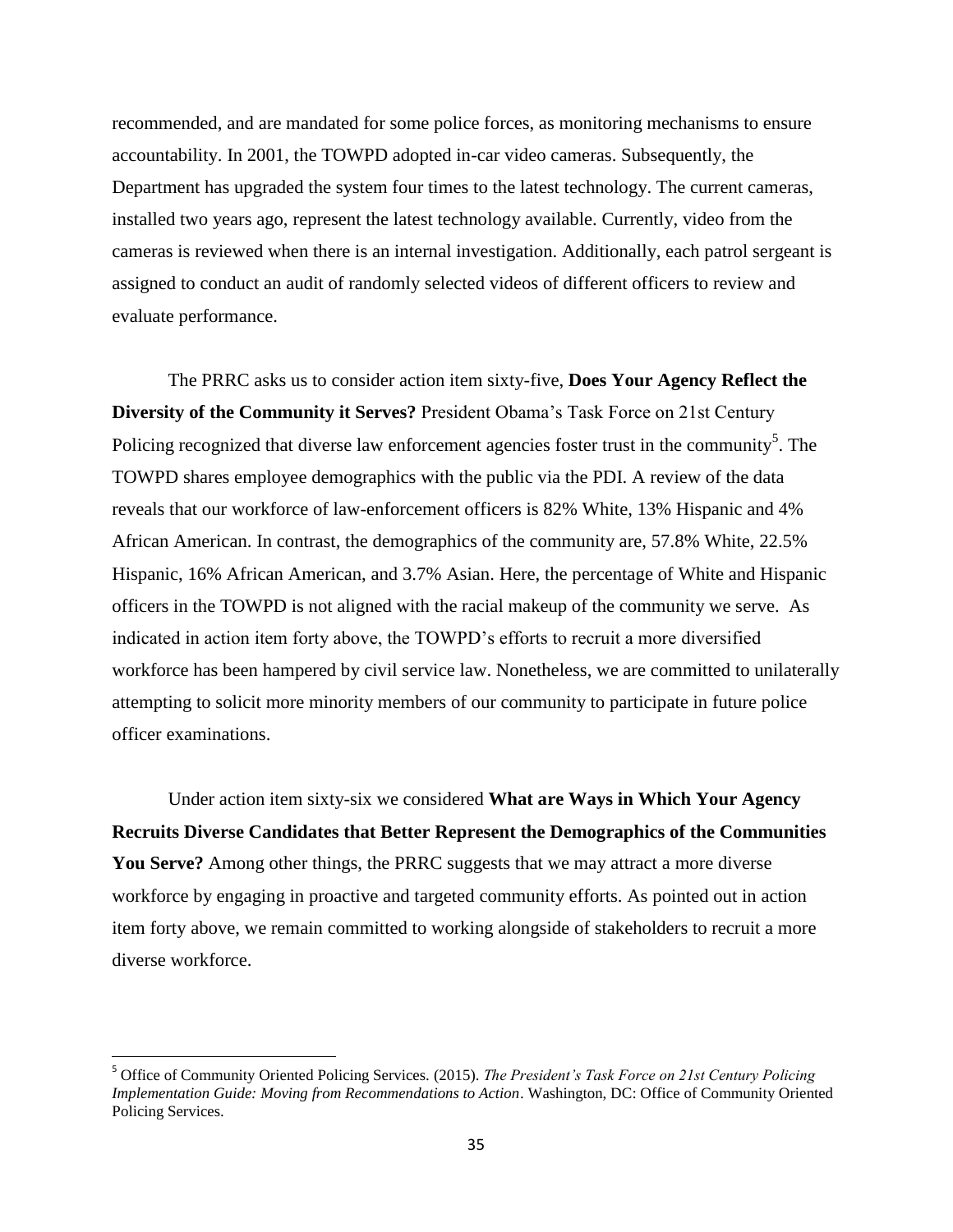During the second listening session we considered action item sixty-seven, **What Are Ways in Which You Can Re-evaluate Hiring Practices and Testing to Remove Barriers in Hiring Underrepresented Communities?** The PRRC posits that screening tools, such as fitness and cognitive tests have been found to have disparate impacts on underrepresented communities. The PRRC further suggests that creating test preparation material and offering coaching or other assistance will be helpful in minority recruitment. Thus, in advance of the next police officer examination, the TOWPD will partner with Orange County Civil service to provide information sessions to underrepresented members of our community.

Next, we considered action item sixty-eight, **How Can You Encourage Youth in Your Community to Pursue Careers in Law Enforcement?** Police Cadet Programs offer law enforcement apprenticeships to young people, typically between the ages of 18 and 20 years old. They provide the opportunity for a young person to explore a career in law enforcement and obtain relevant training and skills. These programs are useful recruiting tools because they engage young community members who have not yet settled on a specific career. The TOWPD embraces this idea and will discuss this in future meetings with stakeholders. Additionally, it is noteworthy to point out that our Police Youth Coalition, discussed above under action item five, has thus far successfully led one person to a career in law enforcement.

We next considered action item sixty-nine, **What Actions Can Your Agency Take to Foster the Continued Development and Retention of Diverse Officers?** Officers belonging to historically under-represented groups often face obstacles to promotion, ranging from outright bias and discrimination to less insidious, but no less harmful factors such as a lack of transparency about the promotion process, or inadequate mentoring relationships and professional development opportunities. The PRRC suggests that the establishment of officer mentoring programs, for new officers from underrepresented communities, may provide necessary support. The TOWPD will avail itself to training opportunities offered by the DCJS on these programs. Subsequently, the TOWPD will consider adopting a mentoring program.

The PRRC suggests that we consider action item seventy, **How Can You Develop Officer Training Programs that Reflect Your Community Values and Build Trust Between**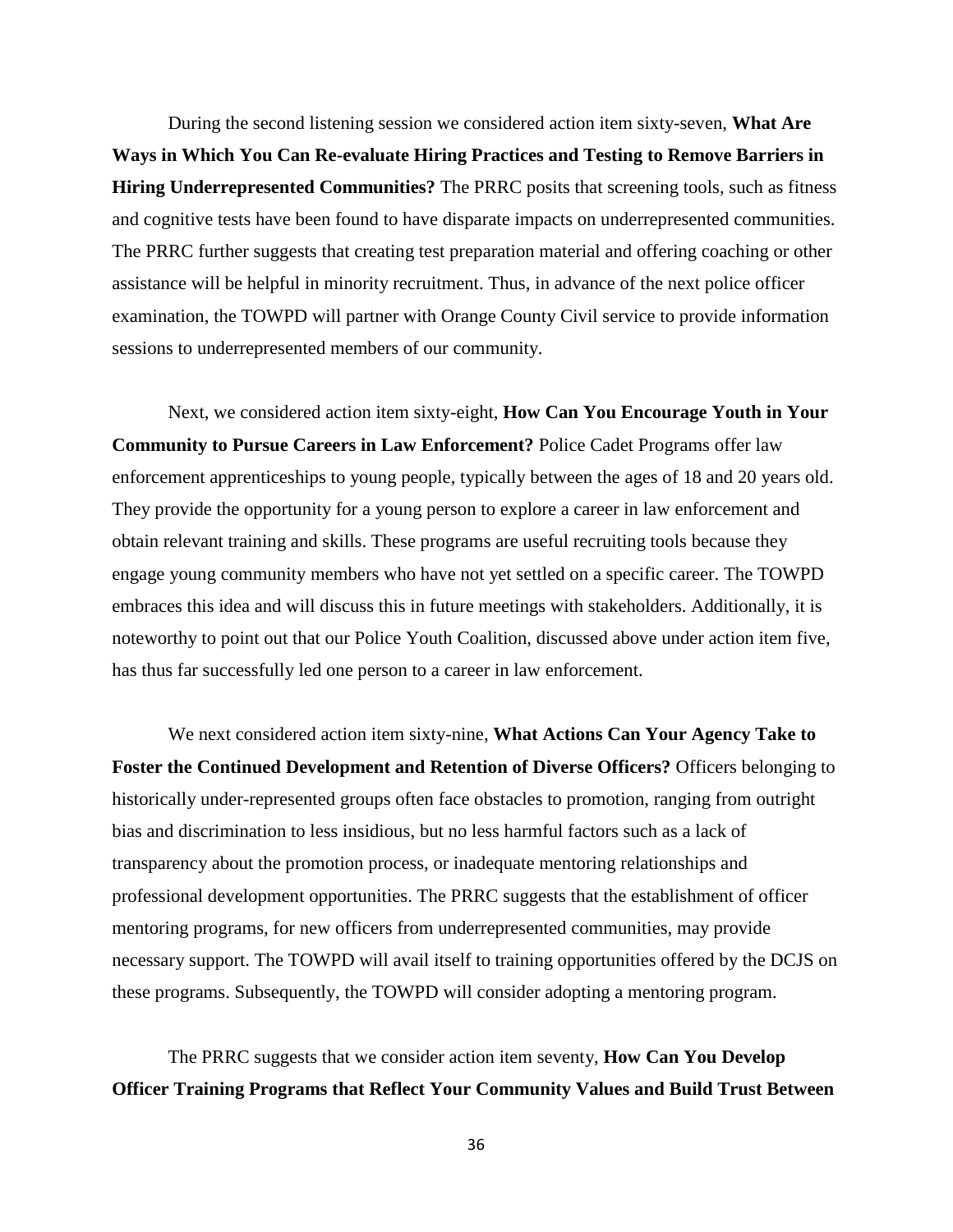**Police Officers and the Communities they serve?** The PRRC holds that it is important to engage both internal and external stakeholders in the development and implementation of your police department's training materials and curricula. Incorporating members of the community in this process can strengthen the overall quality of your training program while reinforcing public trust and ensuring that your training and education programs reflect the values of your community. Historically, the TOWPD has incorporated members of the community in its training process. For example, as discussed above in action item forty-one, the Community Council attended Implicit Bias training along with TOWPD officers. Additionally, in 2017, the input of the Community was considered when the TOWPD adopted ICAT, referenced in action item twenty-eight, above. Lastly, prior to the COVID-19 pandemic, the TOWPD partnered with the Orange County Human Rights Commission Executive Director Inaudy Esposito, as outlined in action item thirty-five above, to conduct workshops with police officers. The workshops will include, among others, "Cultural Competence: Beyond the Buzzword," and "Diversity and Inclusion: Creating Inclusive Spaces." The TOWPD remains committed to incorporating members of the community into our training. Accordingly, members of the Community Council will be invited to join us during the above-referenced workshops.

Next we considered action item seventy-one, **What Training Policies Can You Adopt to Ensure that Police Officers Continuously Receive High-quality, Relevant In-service Training Sessions?** Continuing education or in-service training requirements help ensure that officers can refresh skills learned in the past, develop new skills, and remain abreast of new information on emerging topics and best practices. The PRRC states that we should consider our current in-service officer training standards and determine whether more rigorous requirements should be established, including requirements around the number of annual in-service training hours officers must receive. Currently, the New York State Law Enforcement Accreditation Program, for example, establishes a standard of at least 21 hours of in-service training per year. Here, under our current policy, officers receive 24 hours of in-service training annually. Nonetheless, the TOWPD is committed to working with our community to develop specific topics that should be included in our training. For example, the TOWPD in partnership with faith-based groups and Hope Not Handcuffs are currently discussing a proposed program and training curriculum that would partner all three groups to address the opium epidemic.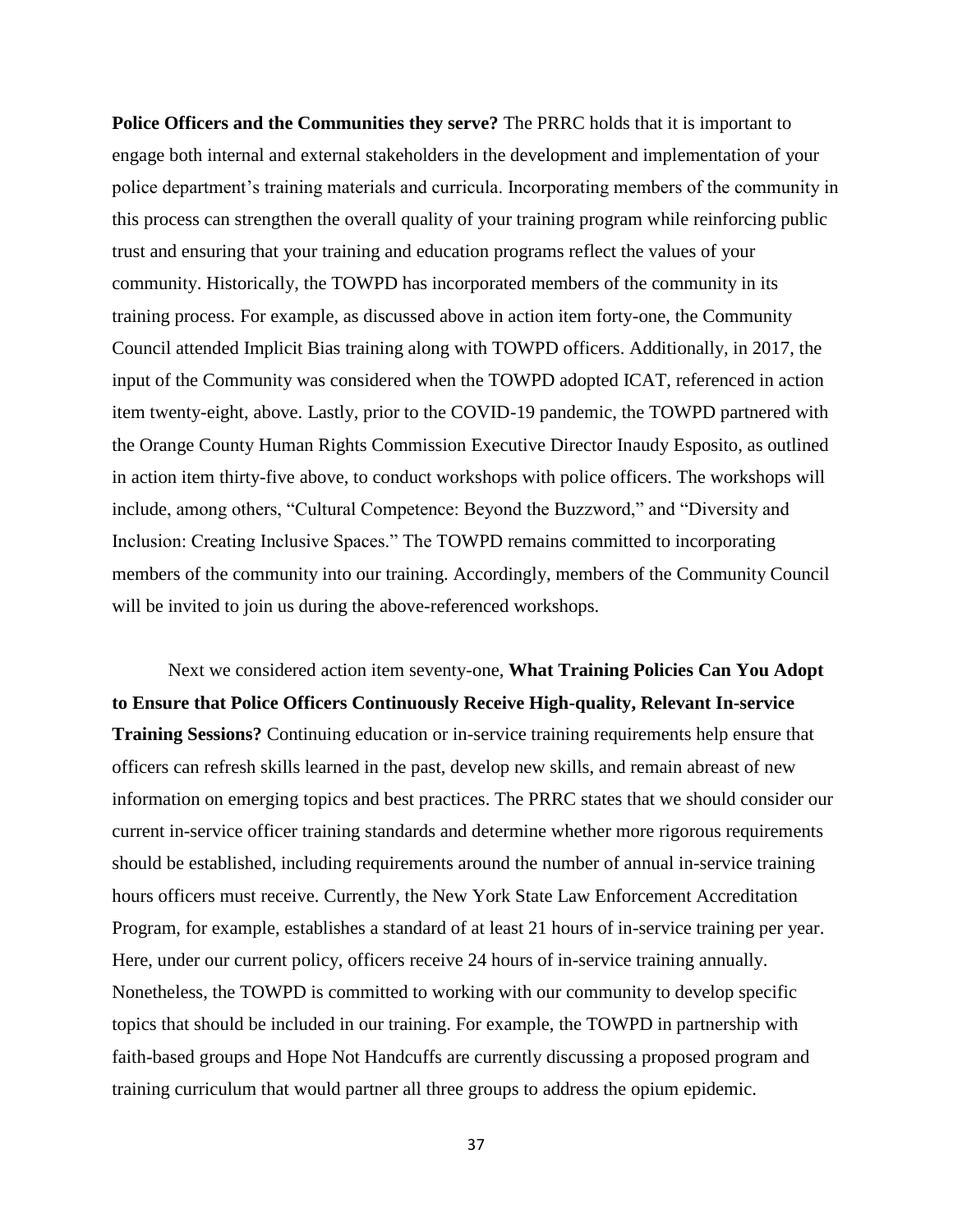Additionally, the TOWPD remains committed to seeking training models that are focused on experimental learning.

Under action item seventy-two, we considered, **How Can Leadership Training Improve Community Policing and Strengthen Relationships between Your Police Department and Members of the Public?** The PRRC suggests that Police departments should consider providing ongoing leadership training to officers throughout their careers. Different standards, programs, and learning goals may be established at each level of leadership within a department. Agencies may also consider encouraging officers to engage in cross-discipline leadership training programs. This can help expose officers to new and valuable knowledge and skills that can complement their own. Furthermore, the PRRC posits that we should consider developing leadership training standards in partnership with academics, non-profit groups, and other community members. The TOWPD is committed to this recommendation as evidenced by the fact that newly promoted executive personnel attend advanced leadership training. Recently attended or planned training includes The Southern Police Institute and PERF's Senior Management Institute for Police. The TOWPD will continue explore additional training programs with an emphasis towards exposing our staff to new and valuable knowledge and skills that can complement their own.

Action item seventy-three asks **How Can Your Police Department Use its Training Programs to Avoid Incidents Involving Unnecessary Use of Lethal or Nonlethal Force?** Police department training programs focused on elements of de-escalation can lead to actual outcomes that achieve police objectives while resolving potentially dangerous scenarios safely and peacefully. De-escalation training can include instruction focused on decision-making, effective verbal and non-verbal communication and social interaction skills, ethics and professionalization, use of force, defensive tactics, and crisis intervention skills. Here, the TOWPD is committed to this recommendation as evidenced by our adoption of ICAT, referenced above in action item twenty-eight. Additionally, in March 2021, two of our staff members will be attending the DCJS Municipal Police Training Council Defensive Tactics Instructor Course. Subsequently, we will evaluate how to incorporate the defensive tactics course into our in-service training.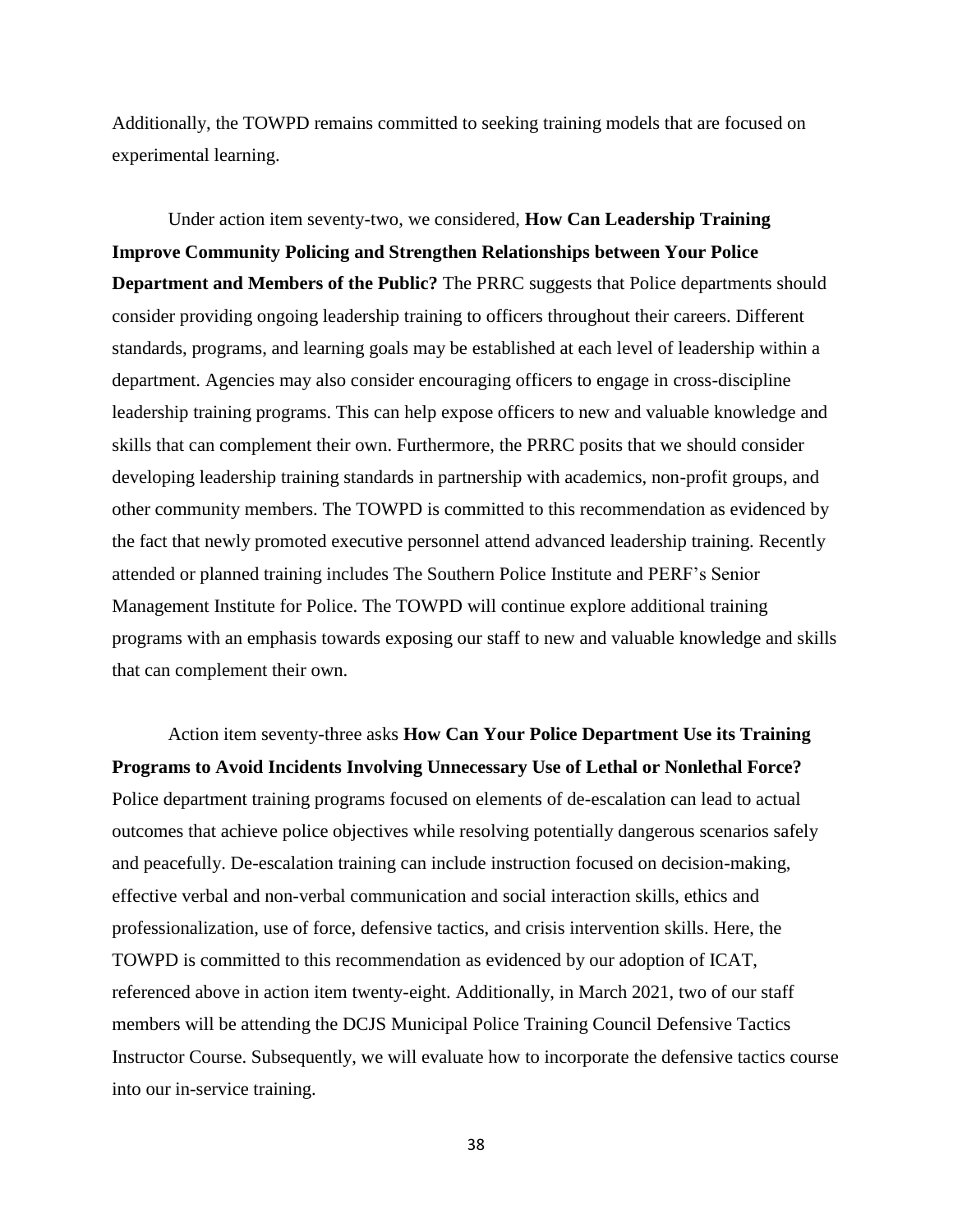Next we considered action item seventy-four, **How Can Your Police Department Use its Training Programs to Avoid Potential Bias Incidents and Build Stronger Connections with Communities of Color and Vulnerable Populations?** Awareness of and appreciation for cultural diversity are integral components of a professional police force. Police forces must understand and appreciate the cultural diversity within the communities they serve. This understanding can help officers to de-escalate specific situations, and also to build ongoing, effective dialogue with community members. Research suggests that biases, including implicit biases, can affect interactions between communities of color and law enforcement. The PRRC further suggests that law enforcement agencies consider implementing basic training and inservice training requirements that establish a set period of time that officers must spend interacting with individuals and groups within the community so they can engage in meaningful, non-enforcement activity. Here, in 2017 the TOWPD trained all of its officers in implicit bias training. Nonetheless, officers hired since then have not yet attended the training. Accordingly, the TOWPD is committed to having newly hired officers attend the training. Additionally, it is noteworthy to point out that historically officers from the TOWPD have regularly spent time interacting with members of the community to engage in meaningful non-law enforcement activity. Some examples are the Police Youth Coalition events including, police-youth softball and basketball games, chaperoned trips to professional sporting events and DJ events. Nonetheless, the TOWPD has neglected to mandate newly hired officers engage in these events as part of their field training. Accordingly, the TOWPD is committed to making this part of newly hired officers field training program. Thus, officers will develop stronger connections with the community at the onset of their career.

The PRRC suggests that we consider action item seventy-five, **How Can Your Training Program Help Officers Effectively and Safely Respond to Individuals Experiencing Mental Health Crises or Struggling with Substance Abuse?** The PRRC holds that police responding to situations involving a member of the public experiencing a mental health crisis should consider the following best practices: Police departments should consider making Crisis Intervention Team (CIT) training a standard component of their training program. Police departments can also ensure that their training programs equip officers to recognize the signs of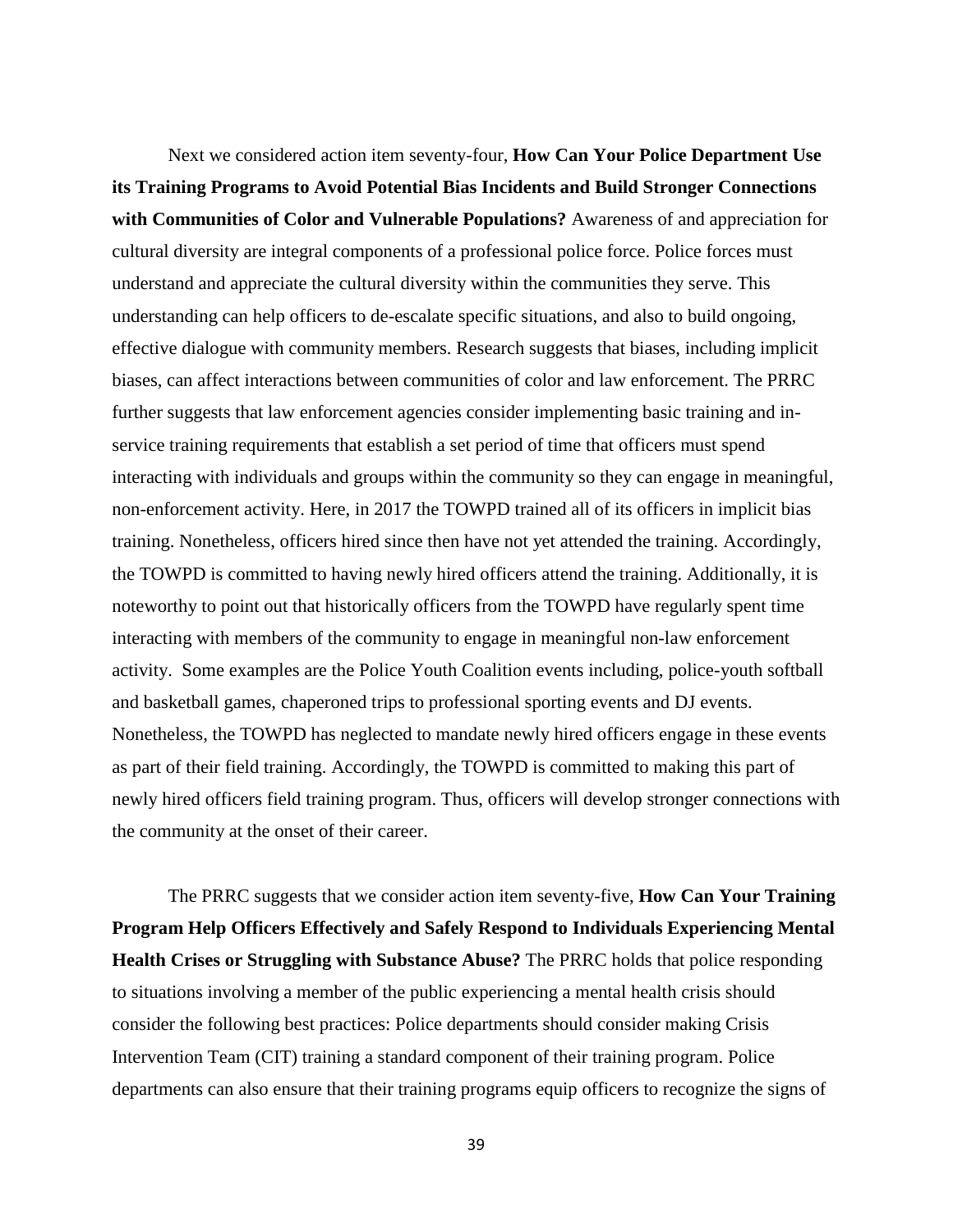substance abuse and respond appropriately when interacting with individuals who may be impaired as a result of substance abuse. This may include training and equipping officers with overdose-reversal drugs like Naloxone.

The TOWPD addresses this recommendation by adopting the following into the Department's Best Practices:

"Section 340.00 Crisis Intervention Policy, A. Purpose: To establish procedural guidelines in compliance with the laws of the State of New York, the Town of Wallkill, and the Town of Wallkill Police Departments Best Practice Guidelines, with consideration of guidelines set by partnering agencies, for the police response to individuals with mental health problems within the Town of Wallkill and the utilization of specially trained Officers (CIT) who will assist those in crises."

The TOWPD further addresses this recommendation by adopting the following into the Department's Best Practices:

"Section 840.00 Use of Naloxone, A. Purpose: The purpose of this policy is to establish broad guidelines and regulations governing the utilization of naloxone by trained law enforcement personnel within the Town of Wallkill Police Department. The objective is to treat and reduce injuries and fatalities due to opioid-involved overdoses when law enforcement is the first to arrive at the scene of a suspected overdose."

Furthermore, the TOWPD has trained every police officer in the use of Naloxone and has issued each officer an Overdose Rescue Kit.

Under action item seventy-six, we considered, **What Practices and Procedures Can You Put in Place to Measure the Quality and Efficacy of Your Police Department's Training Programs?** The PRRC suggests that it is important to periodically review our police department's training programs to determine whether they remain up-to-date and whether they are yielding the desired results. Among other recommendations, the PRRC suggests that the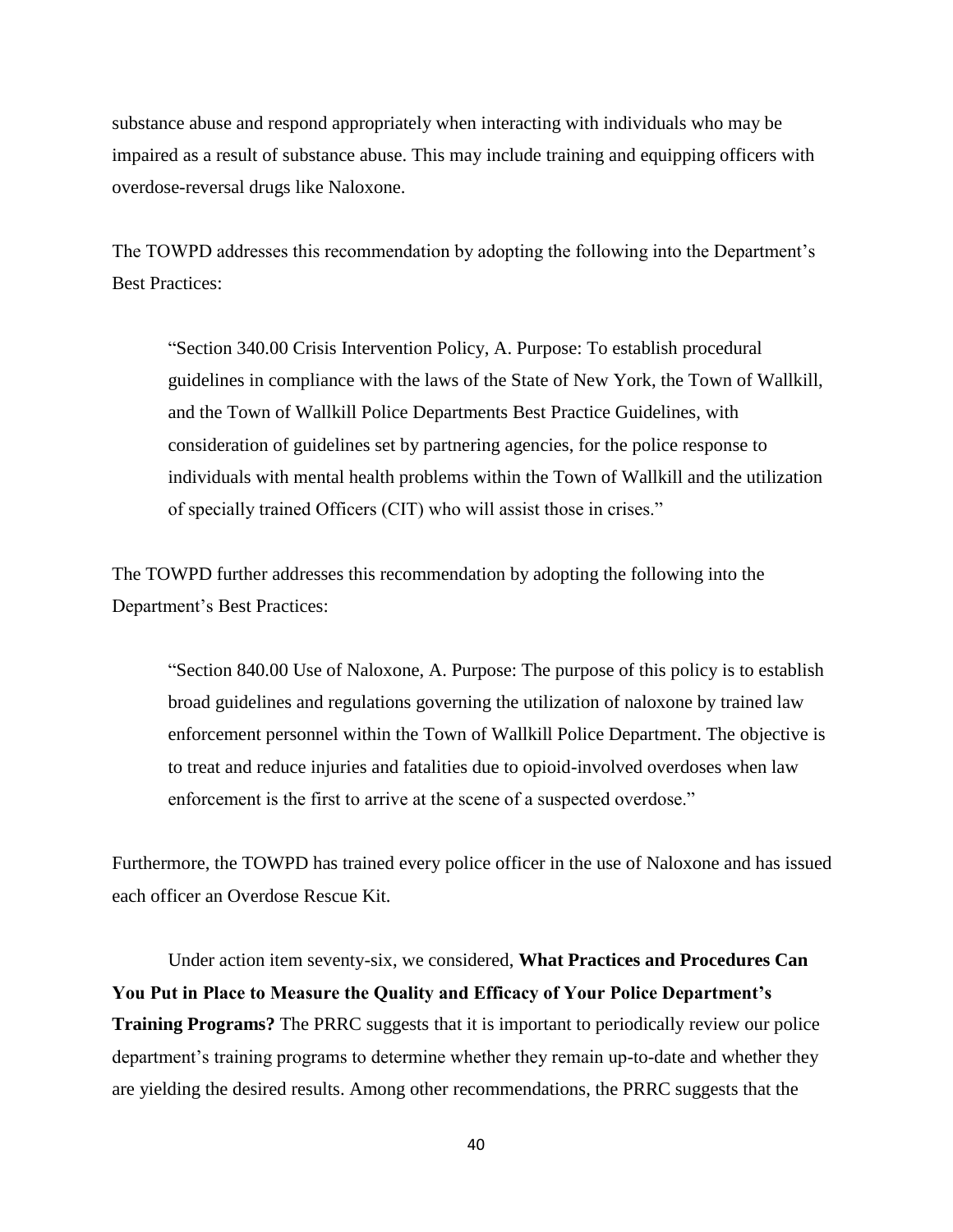Department should consider adopting a policy requiring the maintenance of complete, accurate, and up-to-date records of training curricula, materials and attendance. The TOWPD is committed to ensuring that the foregoing is incorporated into its new training policy. Additionally, the new policy will incorporate a critical self-analysis approach to evaluate incidents involving use of force, searches and seizures, crisis response encounters, and other circumstances to be considered when establishing training goals and priorities.

Next we considered action item seventy-seven, **Are There Ways to Address Officer Wellness and Well-being Through Smarter Scheduling?** The PRRC suggests that each department should consider how to incorporate concern for wellness and wellbeing into everyday operations, including how shifts are arranged. Here, the maximum shift lengths are considered in the Collective Bargaining Agreement (hereinafter "CBA"). The TOWPD is committed to adhering to the limits addressed in the CBA as a way of ensuring officer wellness. Additionally, in furtherance of officer wellbeing, in 2013, the Governing Body and the Patrolman's Benevolent Association (hereinafter "PBA") entered into a steady tours agreement that assigns officers to steady tours. This agreement was reached after the PBA presented substantive evidence that permanent assignment to rotating shifts during a twenty-year career are detrimental to an officer's wellness.

We next considered action item seventy-eight, **How Can You Effectively and Proactively Address the Mental Health Challenges Experienced by Many Police Officers Throughout Their Careers?** Rates of death by suicide among law enforcement officers appear to be higher than those within the general U.S. population, and deaths by suicide among officers may have outnumbered those caused by fatal line-of-duty incidents in recent years. The TOWPD Best Practices Committee is working collaboratively with the PBA to establish an Employee Assistance Program (hereinafter "EAP") that can provide officers with personal and confidential support in many areas of their life. Currently, the TOWPD utilizes the New York State Police EAP. The TOWPD Chief has been engaged in an ongoing effort to minimize the stigma associated with members of the profession seeking help for mental health issues. Until this stigma is diminished, law enforcement officers will remain reluctant to voluntarily seeking help for mental health issues. Accordingly, the TOWPD remains committed to reducing this stigma.